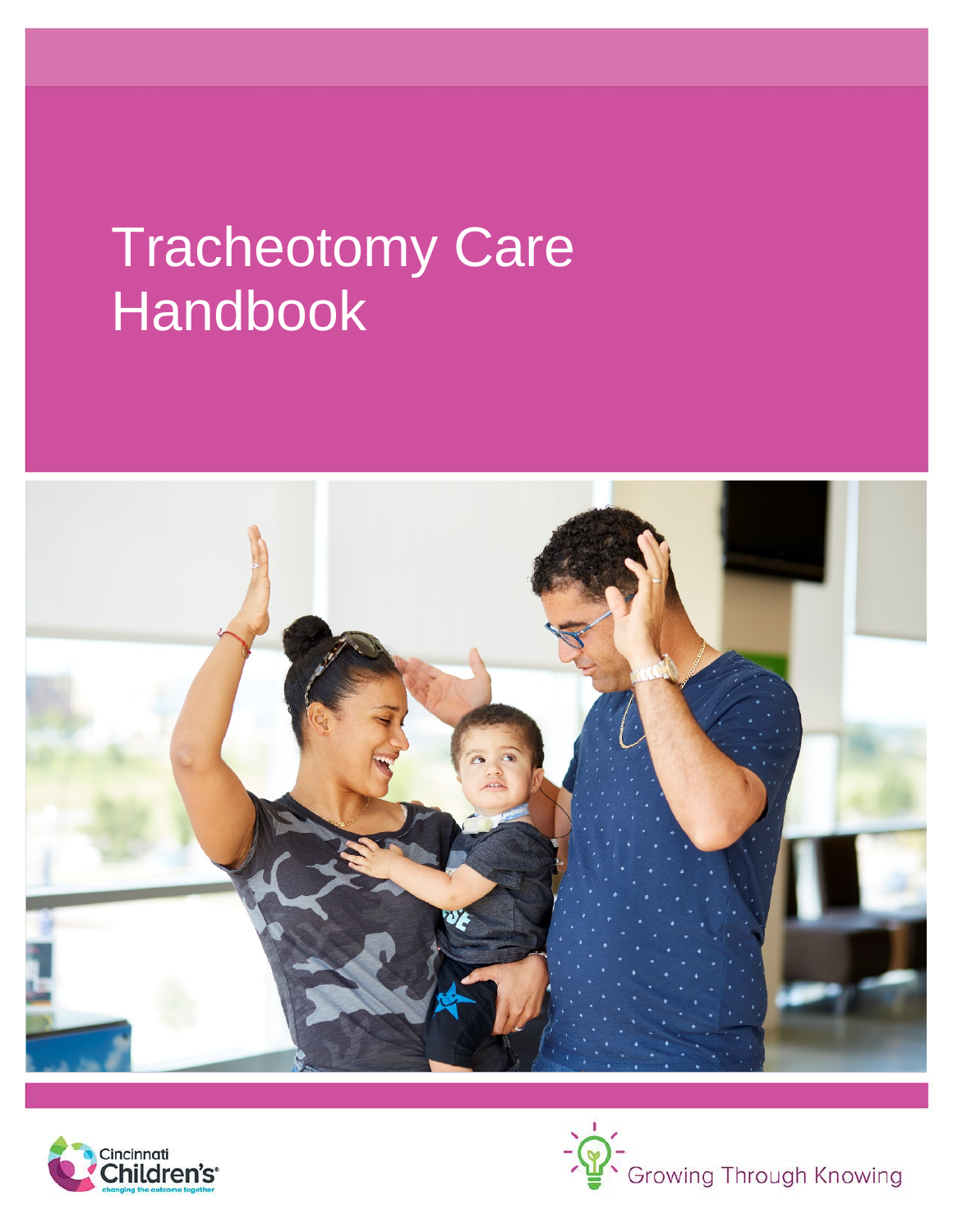# Table of Contents

### **1. Introduction**

| 2. Tracheotomy |  |
|----------------|--|
|                |  |
|                |  |
|                |  |
|                |  |
|                |  |
|                |  |

### **3. Emergency Care**

| 5. Home Care |  |
|--------------|--|
|              |  |

#### **6. Resources**

 $\Theta$ 

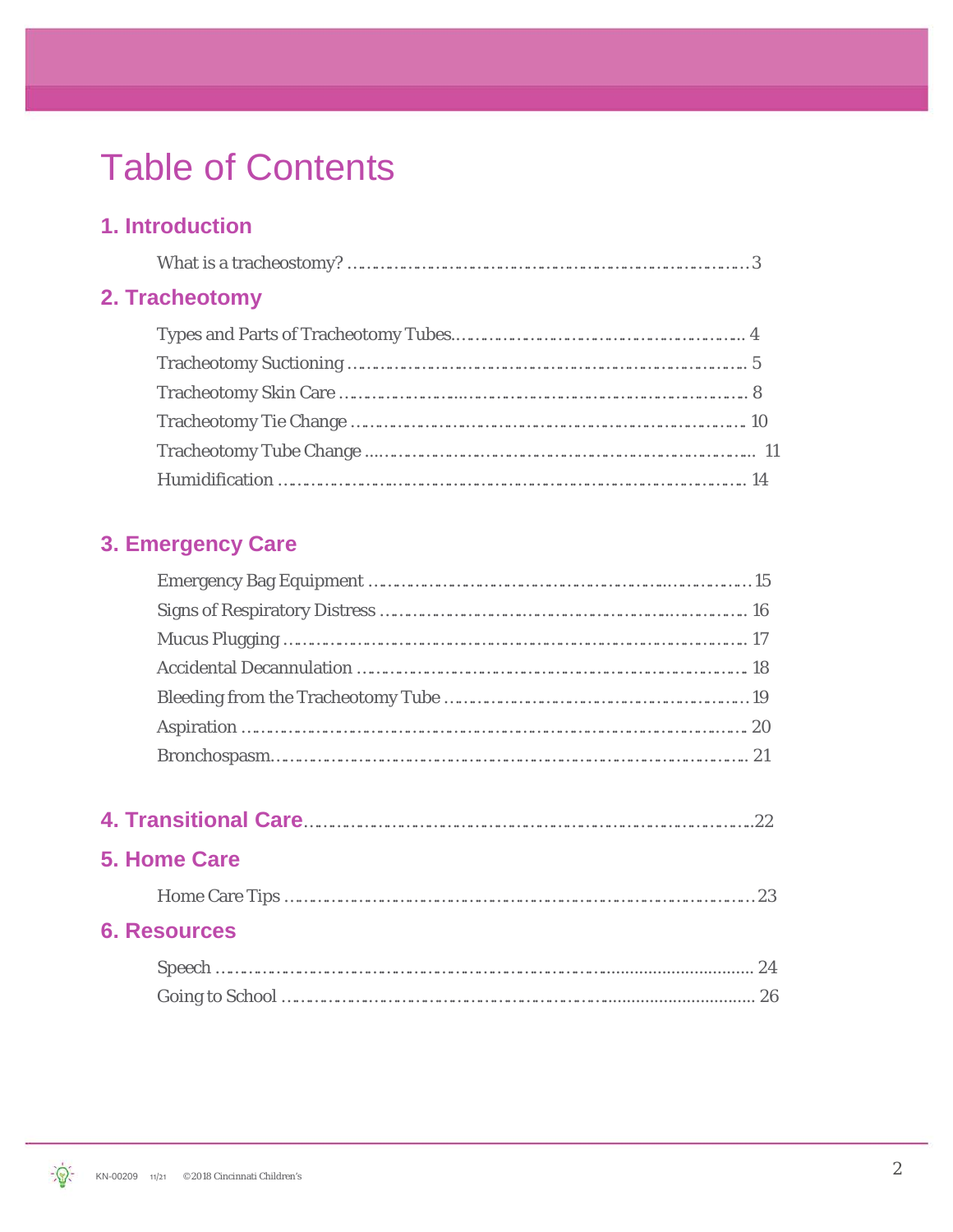# What is a Tracheotomy?

A tracheotomy is a surgery where a doctor places a tube for breathing into a child's trachea (windpipe). A tracheotomy is also known as a "trach". Developed almost 500 years ago, the surgery is done for many reasons. The reasons may include:

- bypassing a blockage in the airway
- to help patients who cannot cough out the mucus from their lungs
- to help patients who need to be on a ventilator (breathing machine) for a long time

The surgery usually is done in an operating room under a general anesthetic. The drawing below will help you see where the surgery is performed. The tracheotomy tube is placed below the larynx (voice box). Because of where the tube is placed, most children do not lose the ability to speak once the tracheotomy tube is put in. Some children may not be able to talk after surgery because of:

- Swelling around the tracheotomy tube
- The size of the tracheotomy tube needed for the child to breathe easily
- A blockage already in the airway



The tracheotomy tube is placed in front of the esophagus (swallowing tube), so most children can eat normally. Some children who have a history of choking and coughing after swallowing may still have these problems after getting a tracheotomy. Discuss your child's specific feeding needs with your doctor, nurse, dietician, or therapist.

Based on the reason your child needs the tracheotomy, it may be temporary. Most conditions that call for tracheotomies in children can be outgrown or surgically corrected. However, a tracheotomy may be needed for a long time for children who cannot cough out mucus from their lungs or need a ventilator (breathing machine). Talk about your child's condition with your doctor to understand r how long your child will require a tracheotomy.

*Charles M. Myer III, M.D.*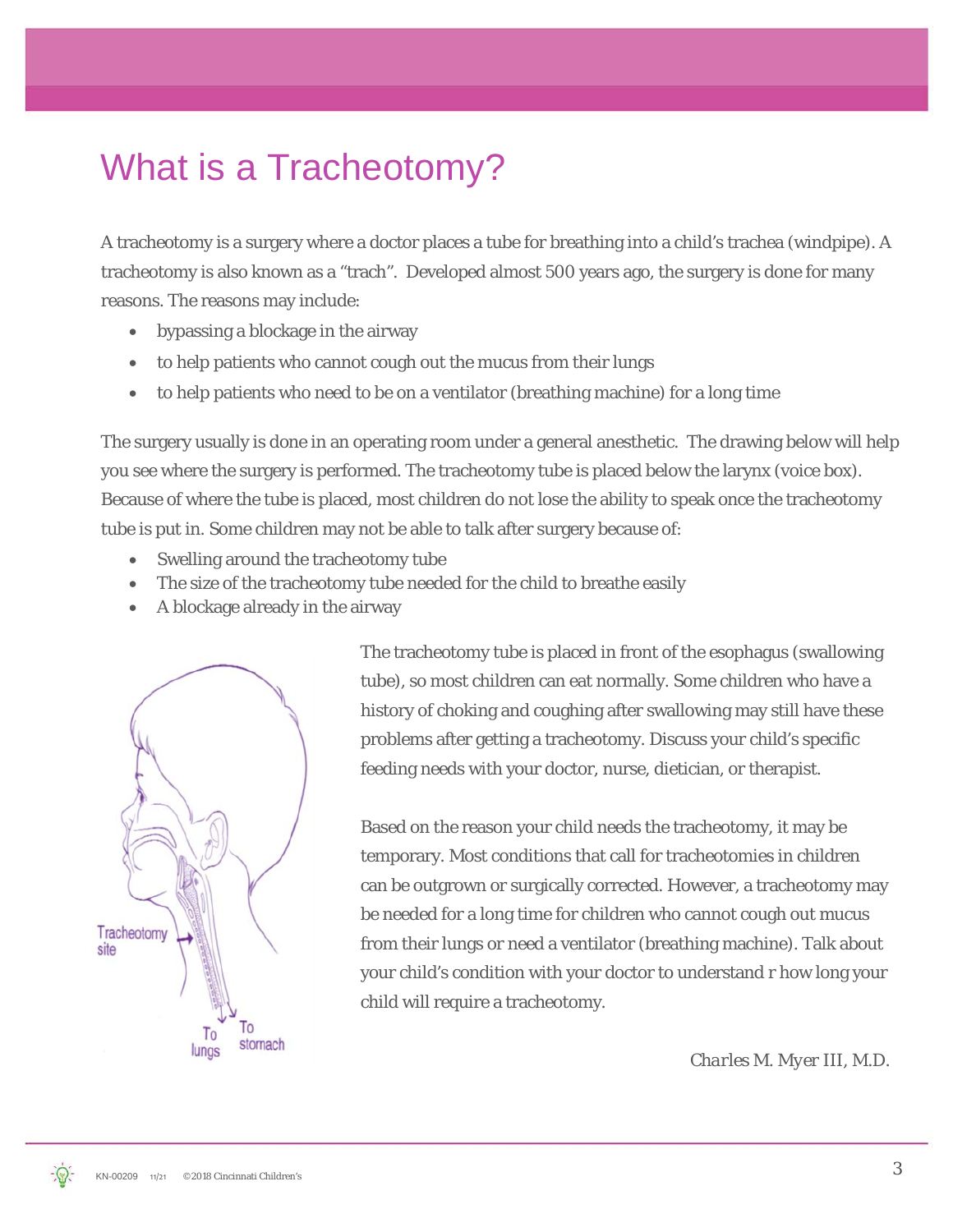# Parts of Trach Tubes

There are many types and brands of tracheotomy tubes. The tubes also come in many sizes and lengths. Your doctor will decide the type, size, and length of tube your child will need. The type of tracheotomy tube is based on your child's:

- breathing problem
- age
- airway size
- special needs

As your child grows and their condition changes, these same factors will help decide the correct type, size, and length of their tracheotomy tube.

Most tracheostomy tubes generally have the same basic parts:

- The tracheotomy tube or cannula
- The flanges or faceplate where the ties are secured
	- o Some tubes will have an extended connect neck flange
- The obturator, or guide, for inserting the tube

### **Flanges**

Flanges rest on the neck. Tracheotomy ties are attached on both sides



#### **Obturator**

A guide placed inside the tube when the tube is put in the patient. The obturator is taken out right after the tube is put in.

Please review the package insert found with your child's trach for specific information.

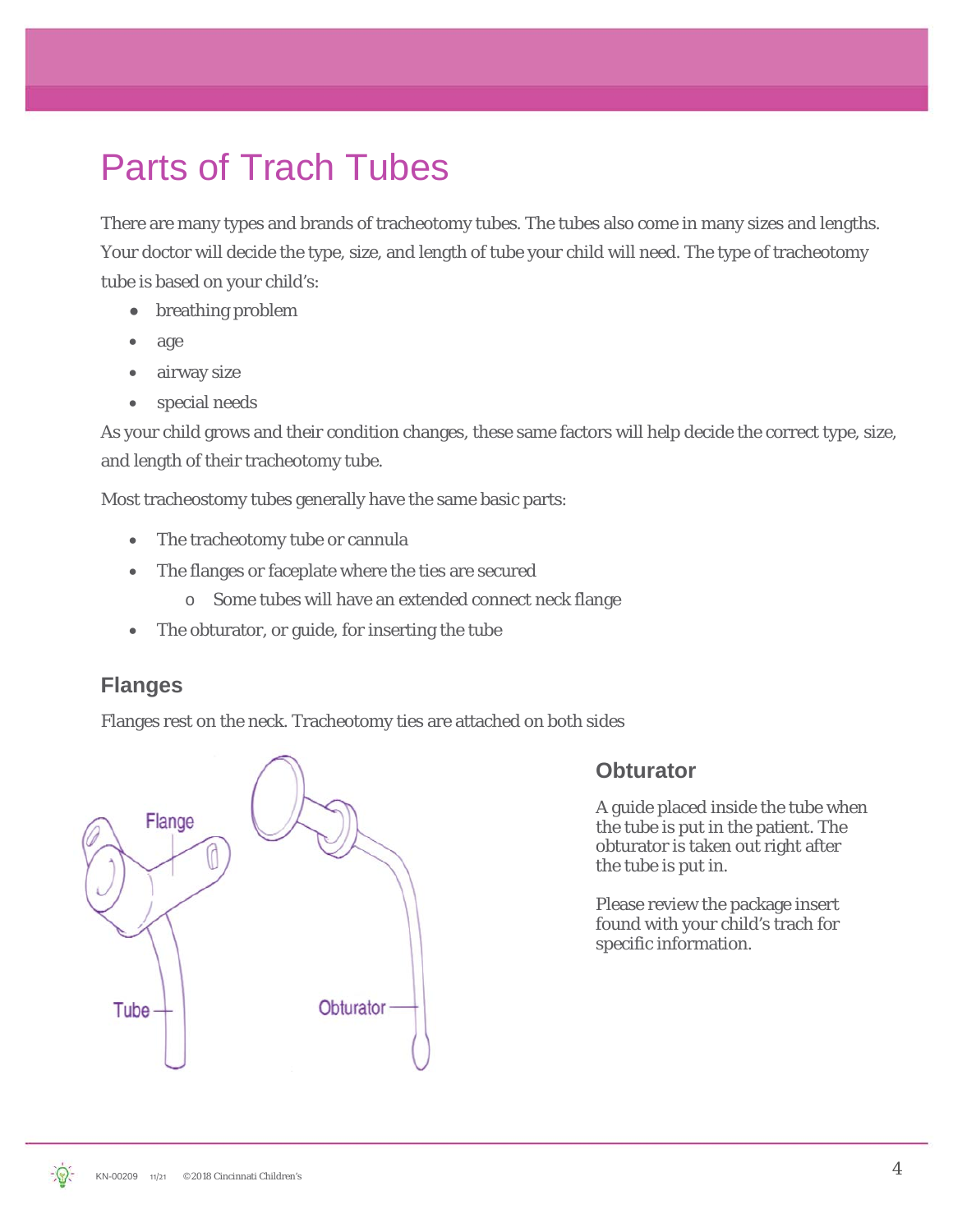# Suctioning a Tracheotomy Tube

### **Purpose**

Suctioning a tracheotomy tube is done to:

- o remove mucus from your child's tracheotomy tube and windpipe
- o allow easier breathing

Mucus is the body's normal response for cleaning the airway. During the first few weeks after a tracheotomy, your child may have a large amount of mucus. This is due to the surgery itself and the tissue's normal response to the new tube. In many children, the amount of mucus should decrease over time.

#### **When to Suction**

You should learn your child's normal breathing pattern, so you know when they need suctioning. What you see, feel, and hear will tell you when to suction your child. Signs you should look for may include:

- o rattling mucus not cleared with coughing
- o fast rattling
- o bubbles of mucus at tracheotomy opening

Advanced signs that your child needs suctioning may include:

- o Frightened look
- o Flared nostrils (nostrils become wide)
- o Restlessness
- o Pale or bluish color over skin, nails, mouth
- o Clammy skin
- o Fast, noisy, hard breathing
- o Dry, whistling sound

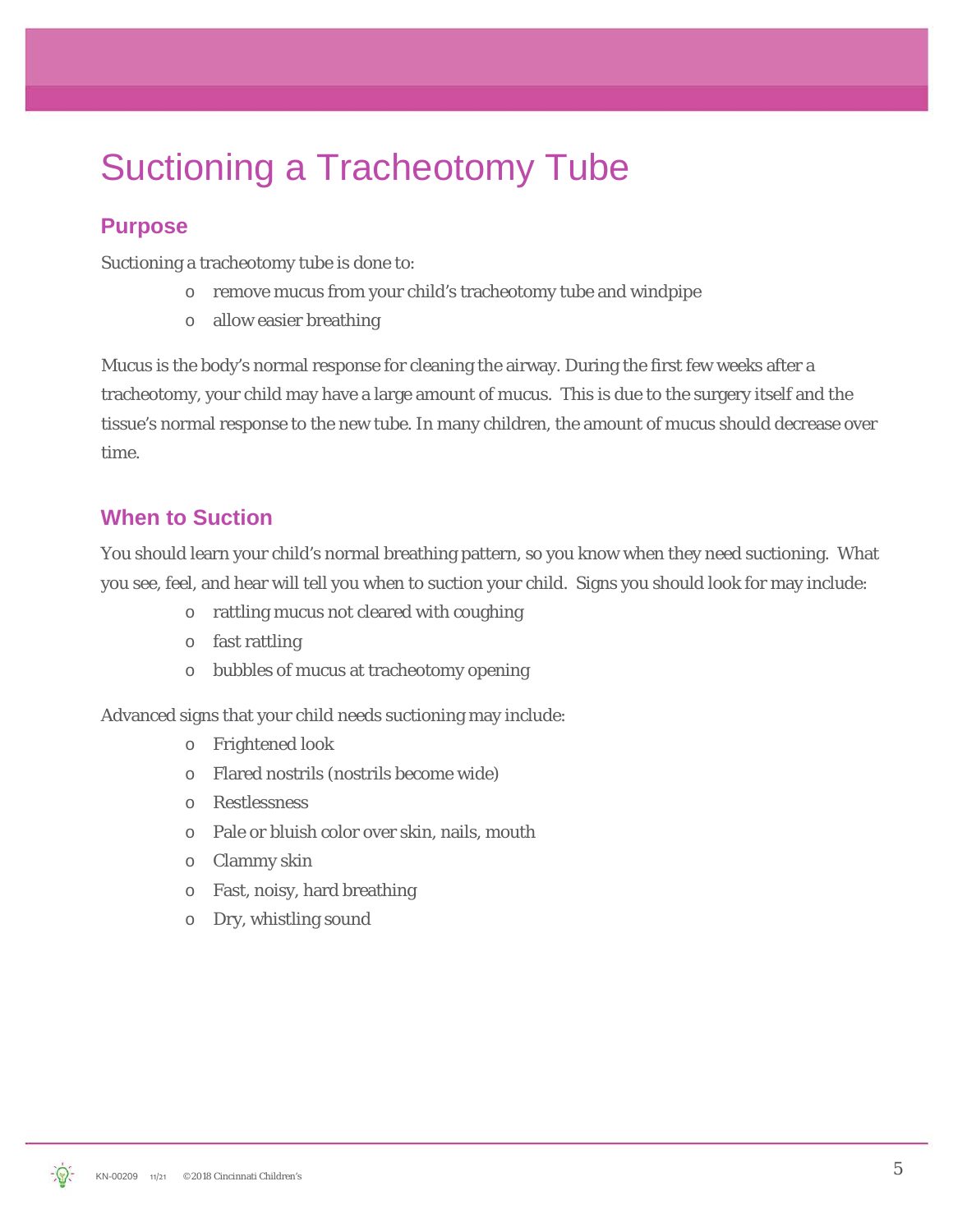# Suctioning a Tracheotomy Tube

# **Supplies Needed**

- Suction Catheter Size
	- $\circ$  The ideal size suction catheter is 2/3 the opening of the tracheotomy tube.
- Suction machine
	- o Pressure gauges vary with suction machines. Check with your equipment company about setting the pressure limit.
- Disposable saline vials
	- o Only use saline when secretions are thick, or blood tinged
	- o Side effects may occur with saline use, including lower oxygen levels, changes in heart rate or infection
- Breathing bag with optional tracheotomy adapter for metal trach tube
- Gloves
- **Tissue**
- Rinse water and paper cups (if rinsing catheters in water instead of saline)

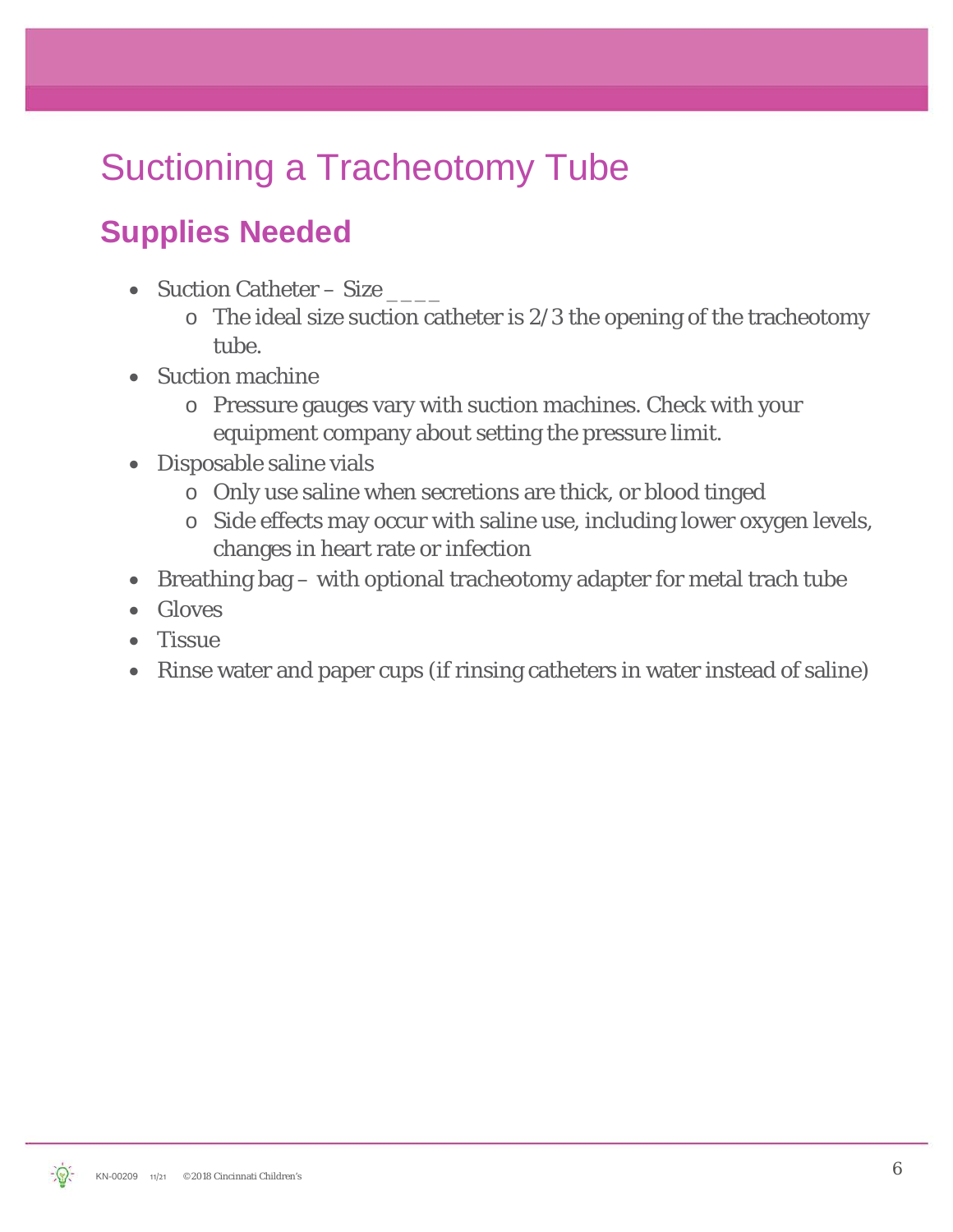# Suctioning a Tracheotomy Tube

### **How To Suction**

Before starting to suction, make sure you know the suction depth. Using the obturator as a guide, measure how far to insert the suction catheter (many catheters have markings on them to make measuring easier).

- 1. Wash and dry hands.
- 2. Set up equipment.
- 3. Pour rinse water into paper cup.
- 4. Connect suction catheter to suction machine tubing.
- 5. Turn on suction machine.
- 6. Put small drops of normal saline into tracheotomy tube. (You do not have to use normal saline if mucus is thin and loose.)
- 7. Use a tissue to wipe away any mucus that is coughed out.
- 8. Put your thumb over the opening of the suction catheter.
- 9. While applying suction, gently place the suction catheter into the tracheotomy tube to the premeasured mark.
- 10. Use a gentle rolling motion while removing the suction catheter so that the mucus is removed well from all areas. This step should take no more than 5 seconds. It can be as short as 1 second.
- 11. Rinse the suction catheter.
- 12. Watch your child's color and breathing effort.
- 13. Let your child catch their breath between suctioning attempts.
- 14. Repeat suctioning until your child's respirations sound clear and the suction catheter returns with little or no mucus.

a. Limit the passes of the suction catheter to three (3) times whenever possible.

- 15. Throw away the suctioning supplies and turn off suction machine. a. If you are reusing catheters at home, you may want to place used catheters in a plastic bag until you have time to wash them with soap and water. Air dry catheters and store them in an open container.
- TIP: If there are bloody streaks in the mucus, check suctioning depth and try using saline drops with suctioning. More time on the mist machine may also help decrease blood in the mucus. If the blood in the mucus does not get better within 24-48 hours, notify your doctor. If you

see bright red blood, your child needs to be seen right

away by your doctor.

16. Wash and dry hands

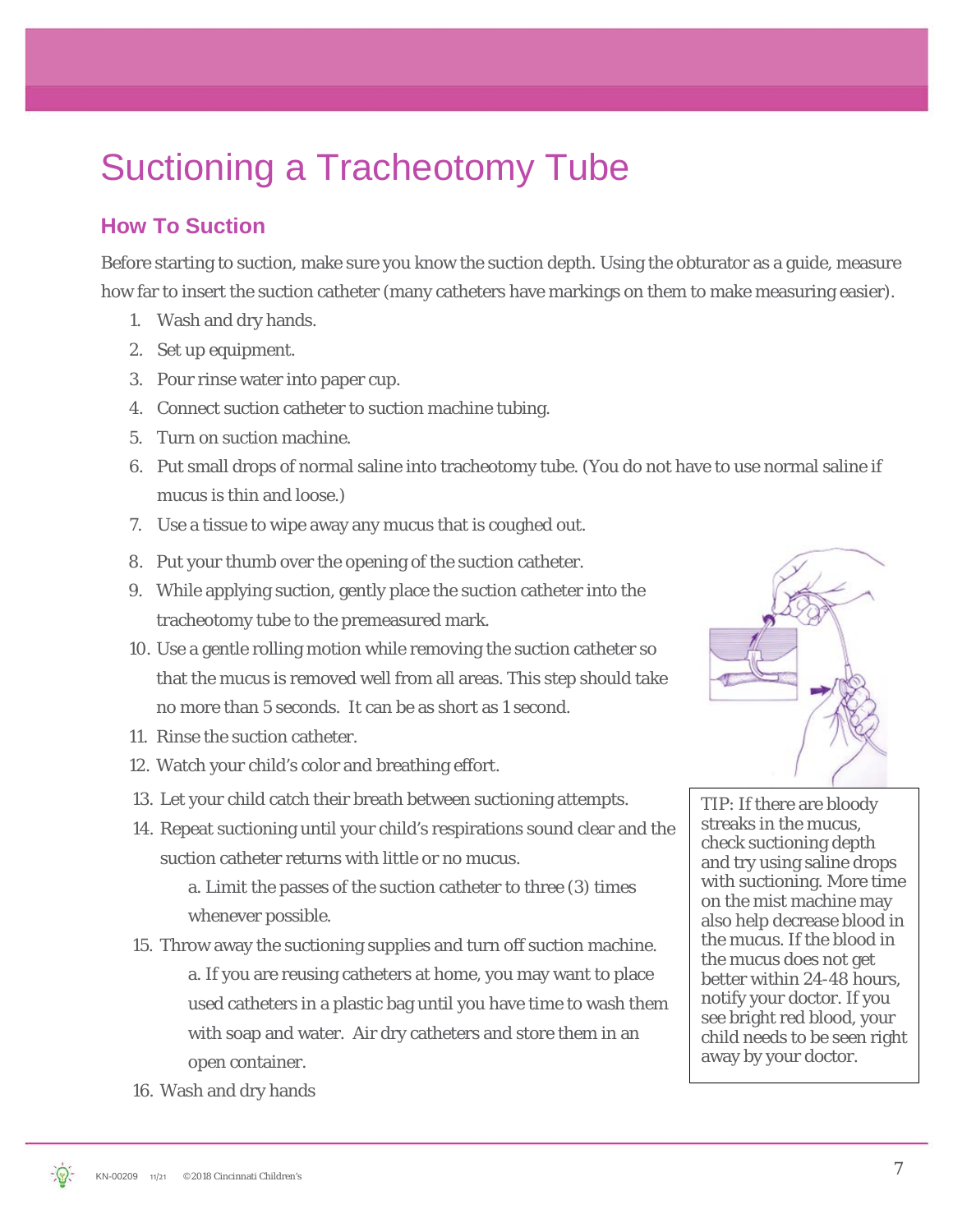# Tracheotomy Skin Care

# **Purpose**

Skin at the tracheotomy site needs to remain clean and dry. If drainage collects around the tracheotomy tube, germs can grow and cause infection or skin rashes.

#### **When**

Look at this area and clean it 2 times a day, or more often if there is redness, irritation, drainage, or cuts.

### **Supplies Needed**

- Mild soap and water when skin is healed
- $\frac{1}{2}$  strength hydrogen peroxide (mix equal parts
- hydrogen peroxide and water) when skin is not healed
- Cotton swabs
- Paper cups
- Skin care dressing as recommended by provider (optional)

#### **How to Clean**

- 1. Wash and dry hands.
- 2. Set up supplies.
- 3. Look at the neck, noting cuts or signs of infection.
- 4. Prepare soap and water or  $\frac{1}{2}$  strength hydrogen peroxide in a clean cup.
- 5. Dip cotton swab in solution.
- 6. Starting at the stoma, stroke away from the tracheotomy opening, using one stroke per swab. Discard swab.
- 7. Clean the flanges of the tracheotomy tube.
- 8. Using dry cotton swabs, dry the skin the same way you cleaned it.
- 9. Again, look at the neck.
- 10. Apply a dressing for excess drainage or if tracheotomy tube is rubbing the skin.
- 11. If using gauze, do not cut it. Frayed fibers may be breathed in the tube.



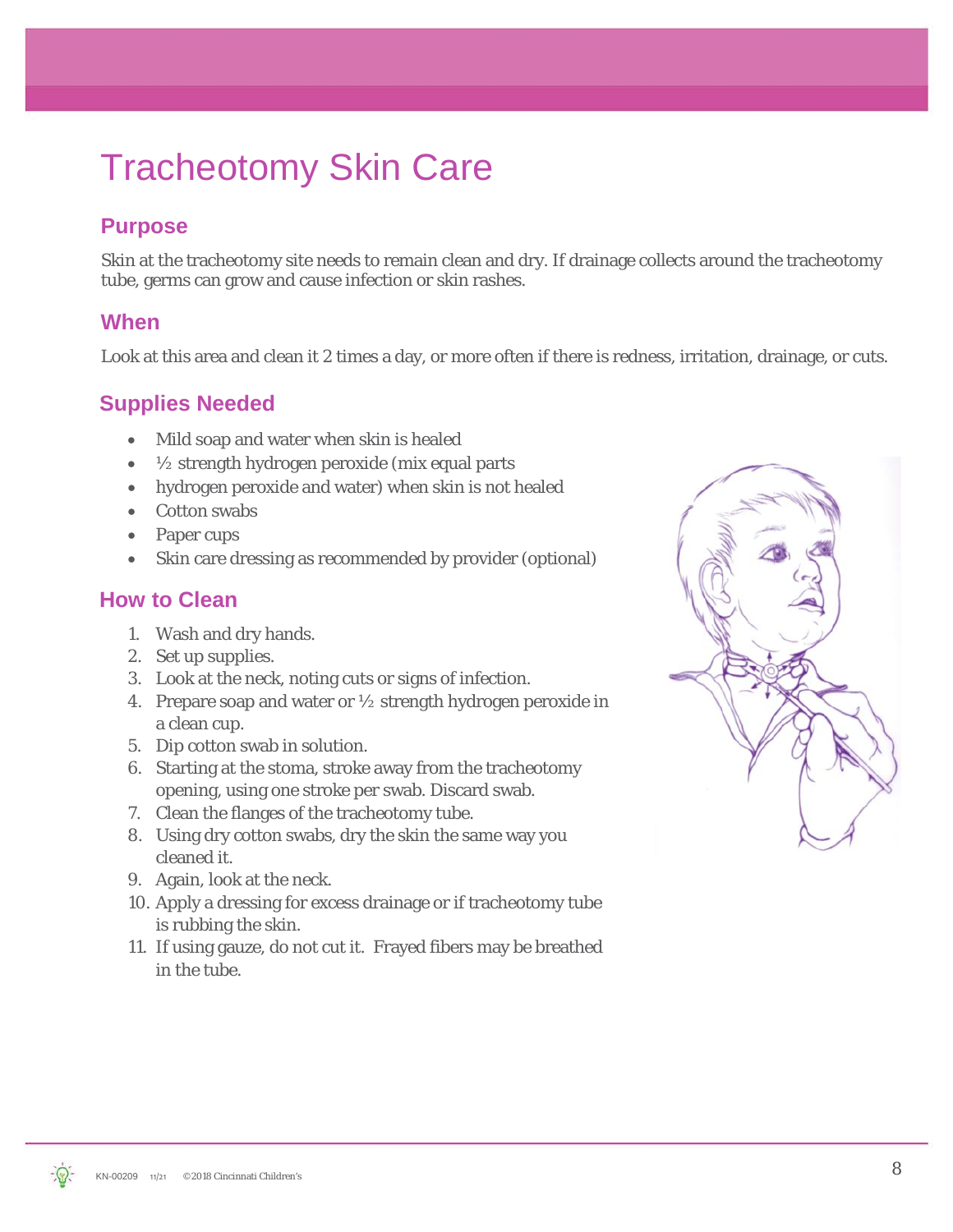# Tracheotomy Skin Care

# **Signs of Infection**

- Redness
- Drainage
- Foul odor
- Swelling
- Cuts

### **How to Treat Skin Problems**

The use of creams and lotions on the neck and the tracheotomy site is not routine. Call your doctor or nurse practitioner if there is:

- any signs of infection or irritation of the skin surrounding the tracheotomy tube
- skin care problem at the tracheotomy site

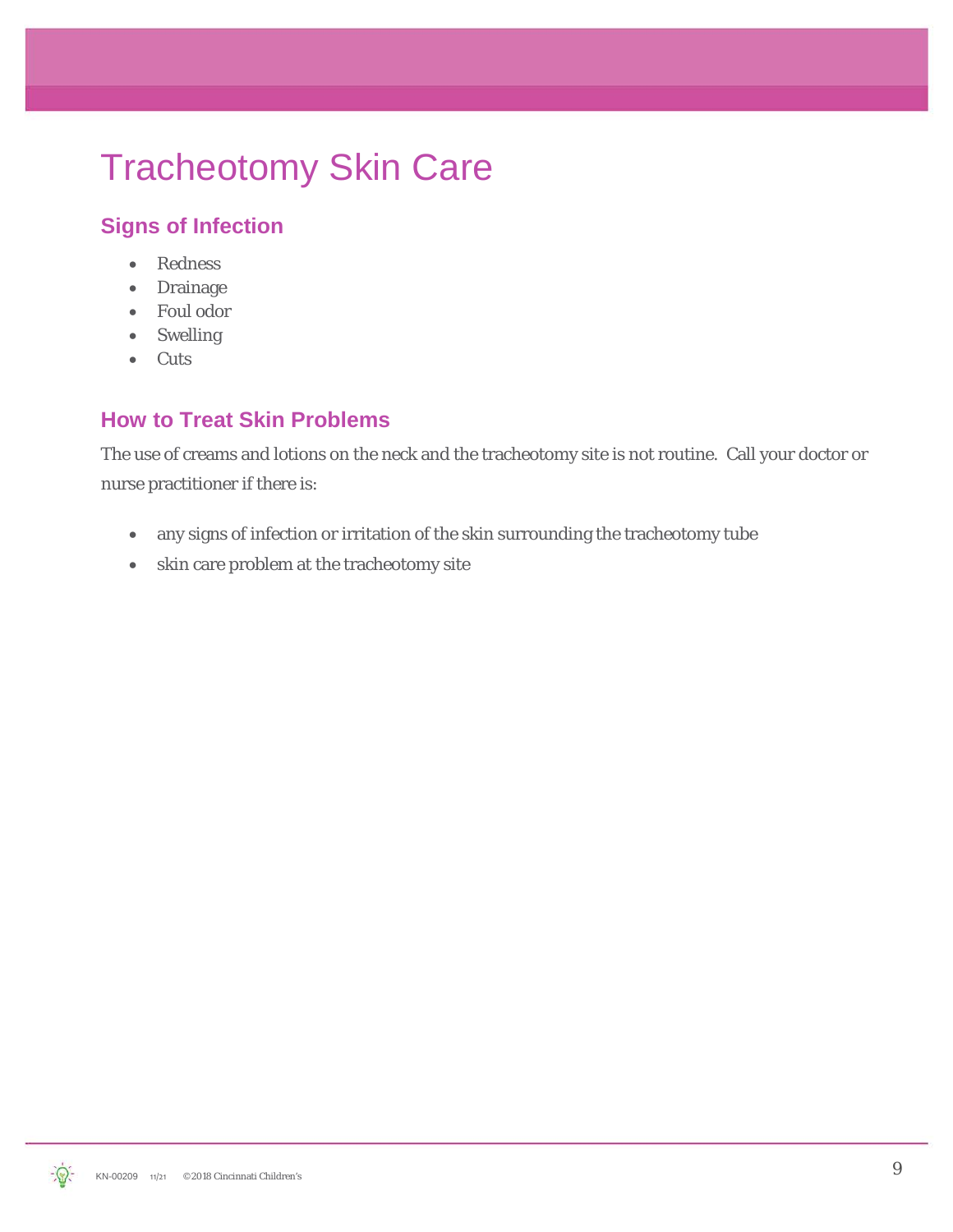# Tracheotomy Tie Change

### **Purpose**

Tie changes are done to prevent the tracheotomy tube from falling out, and to prevent skin breakdown and rashes on the neck.

#### **When**

Ties are changed at least daily or when ties are wet or dirty.

### **Supplies**

- Scissors
- Hemostats
- Extra twill or self-fastening tracheotomy ties

# **Self – Fastening (Velcro®) Ties:**

### **How to change self-fastening ties:**

- 1. Remove the old ties, one side at a time, while the second person holds the flange of the tracheotomy tube.
- 2. Slip the self-fastening tab through the opening of the tracheotomy flange, folding it back onto the cloth material to fasten it securely. Be sure to do one side at a time, this will ensure that one side is always fastened.
- 3. Repeat this step on the other side.
- 4. With the child's head flexed forward slightly, bring the two ends together, fastening the third selffastening tab to the material.
- 5. Check that self-fastening ties are secure, only allowing one finger to fit between the tie and the neck



Tip: If using selffastening ties, you must check the ties often throughout the day to make sure the Velcro is secure.

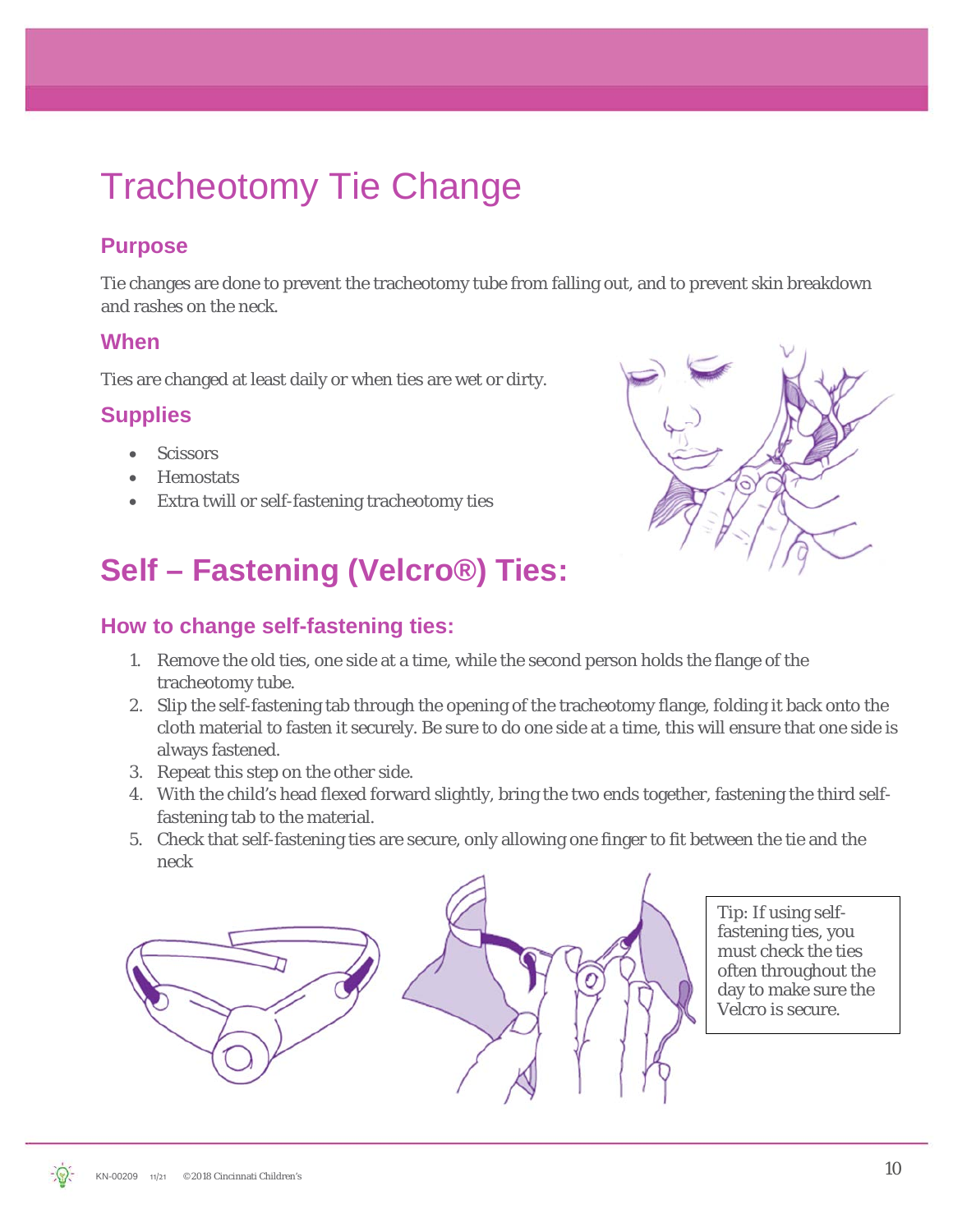# Tracheotomy Tube Change

### **Purpose**

To prevent mucus plugs in the tracheotomy tube and to keep the tracheotomy tube clean.

#### **When**

Change the tracheotomy tube every 1-2 weeks (every 2-4 weeks for adult trach tubes). Two trained people are required for scheduled routine trach changes. In an emergency, you must be prepared to change the tube by yourself.

### **Supplies**

- Current size and length tracheotomy tube
- Size smaller and correct length tracheotomy tube
- Tracheotomy ties
- Water-based lubricant
- Scissors
- Hemostats (or blunt tipped tweezers)
- Supplies for suctioning
- Tissues
- Self-inflating bag

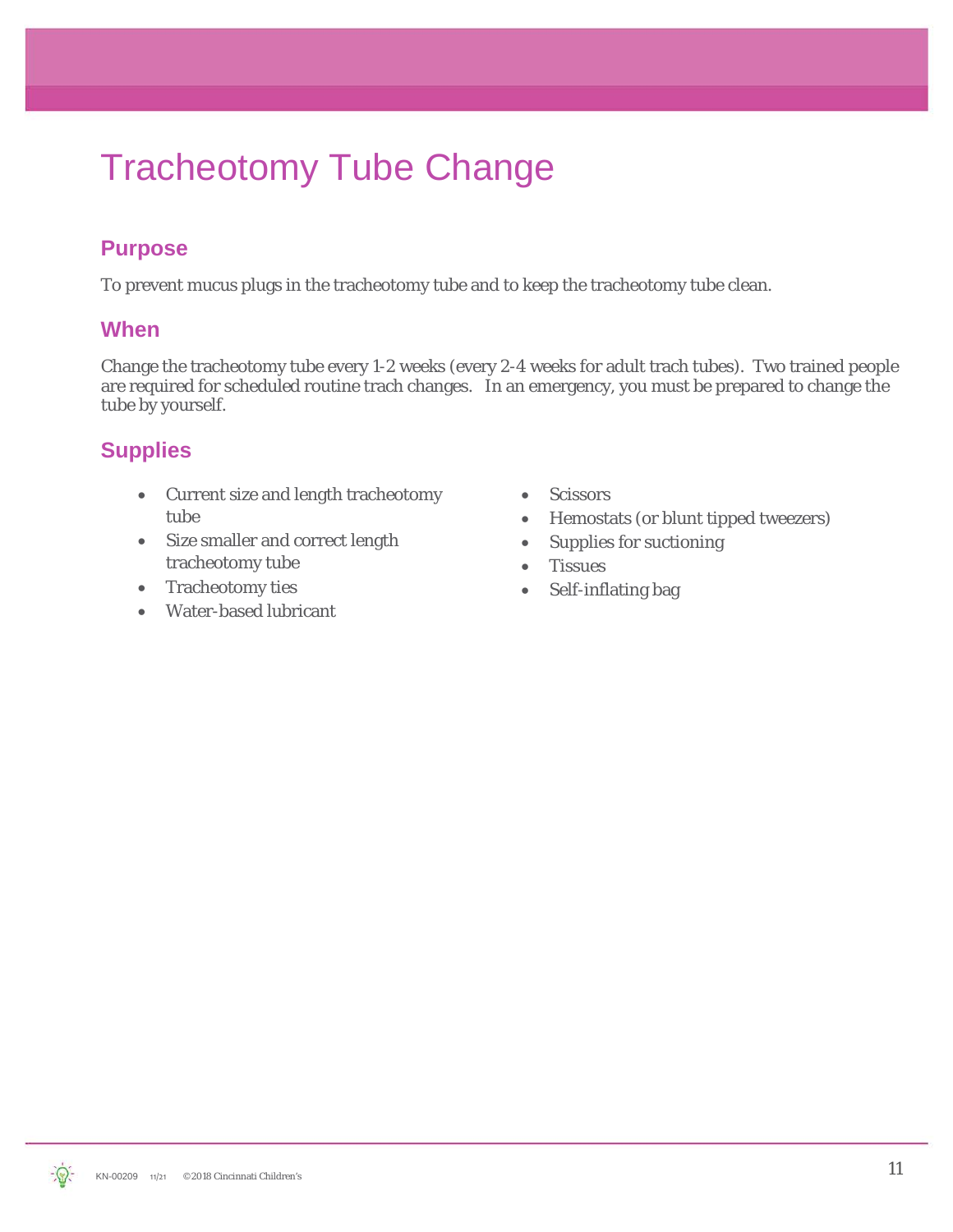# Tracheotomy Tube Change

### **How to change:**

- 1. Wash and dry hands.
- 2. Prepare ties. Secure the Velcro ties to the flanges of the new trach or insert twill ties into one of the flanges. Place tracheotomy tube on clean surface. Avoid touching the cannula on any unclean surface.
- 3. Moisten the tip of the tracheotomy tube with lubricant.
- 4. Prepare suctioning equipment.
- 5. Suction your child's tracheotomy tube.
- 6. Place the child on their back with a small roll under their shoulders. If your child cannot tolerate lying on their back, we will teach you the side lying or sitting position technique.
- 7. Have one person loosen the ties, holding the tracheotomy tube in place and calming the child.



Check with your doctor or nurse before placing your child in this position. Some children should not be placed in this position.



- 8. The first person removes the old tracheotomy tube when the second person is ready.
- 9. The second person inserts the tracheotomy tube in one smooth curving motion, directing the tip of the tracheotomy tube toward the back of the neck. Do not force the tube!
- 10. Remove the obturator, holding the tracheotomy tube securely.
- 11. Changing the tracheotomy tube will cause the child to cough. Have tissues ready to wipe secretions or prepare to suction. Do not let go of the tube!
- 12. Secure the tracheotomy ties, only allowing room for one finger/fingertip between the neck and the ties.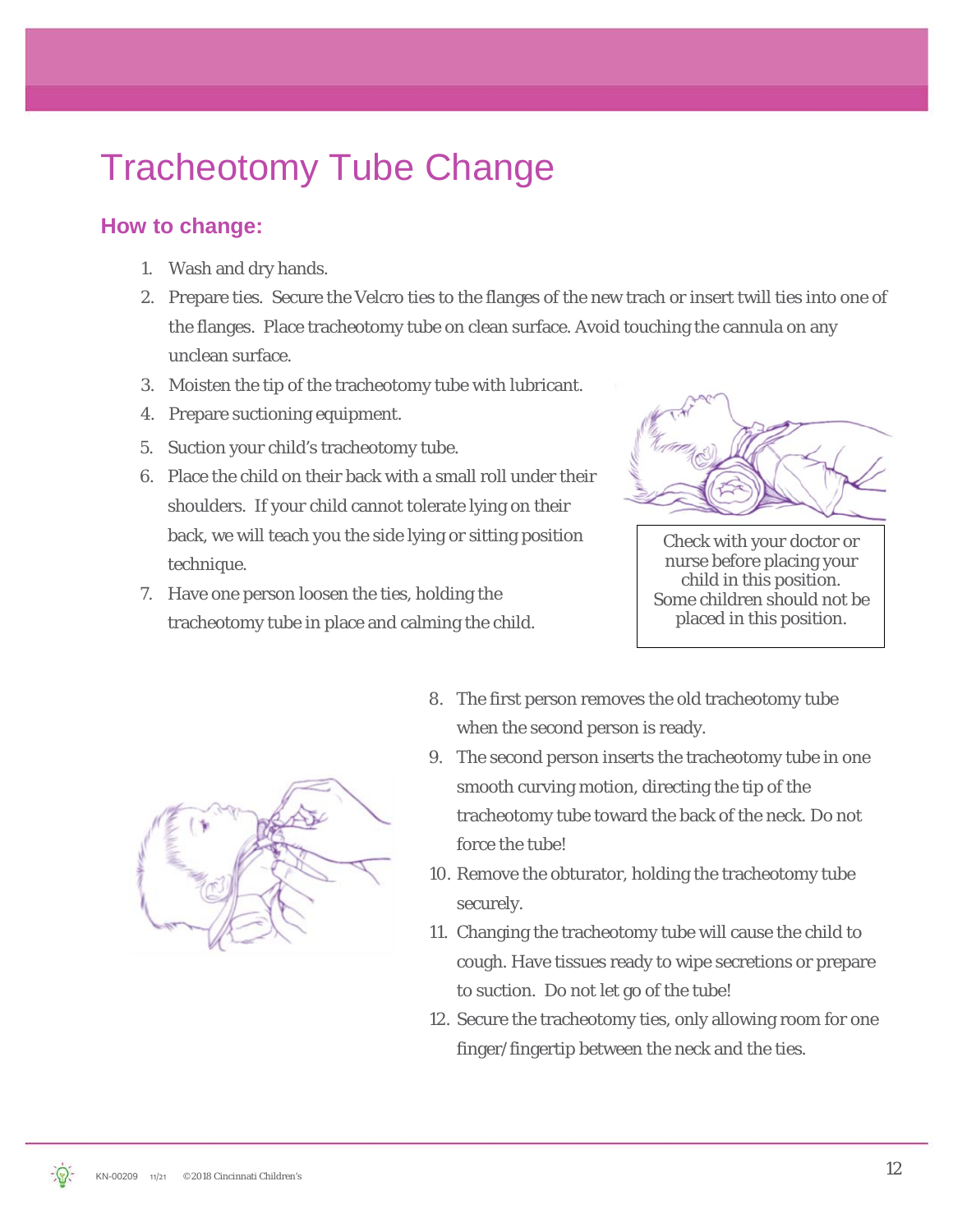# Tracheotomy Tube Change

### **If the tube does not pass easily:**

- 1. Remain calm and act quickly.
- *2. Do not force the trach tube!*
- 3. Let your child relax and breathe.
- 4. Reposition the child so the head is back, and the stoma can be seen. Try putting the tube in again.
- 5. Relubricate the tube, check angle of insertion. Try inserting the tube again.
- 6. If you still cannot place the trach tube, **call 911**. Start rescue breathing and/or CPR if trach tube change is not effective.
- 7. Try to insert the size smaller trach tube. Remember that you can give your child breaths with a mask over the nose and mouth if you cannot get the trach in place.
- 8. When your child is pink, continue mask bagging and try to insert the size smaller trach tube.
- 9. If you cannot insert the smaller size tube, insert a suction catheter through the size smaller trach tube. Guide the suction catheter into the stoma. Then slide the trach tube over the suction catheter and into the stoma.
- 10. Remove the suction catheter. Connect the trach ties. Take the mask off the breathing bag and place the breathing bag on the new trach.
- 11. Breath for your child with the breathing bag until they are breathing on their own or until help arrives.

Note: Most children with trachs can be mask<br>harded such has note and manth when we cannot get the trach tube into the stoma. Ask bagged over the nose and mouth when you your doctor if your child's airway allows mask bagging in this emergency.

Tip: It is helpful to keep an emergency tube and a set up with ties in a small plastic bag in your emergency trach bag. Use this trach tube with ties for your routine

trach tube change every one to two weeks. Then place a new trach tube and ties in a small plastic bag in your emergency trach bag.

You never want to keep the emergency tube and ties in your emergency trach bag for more than two weeks.

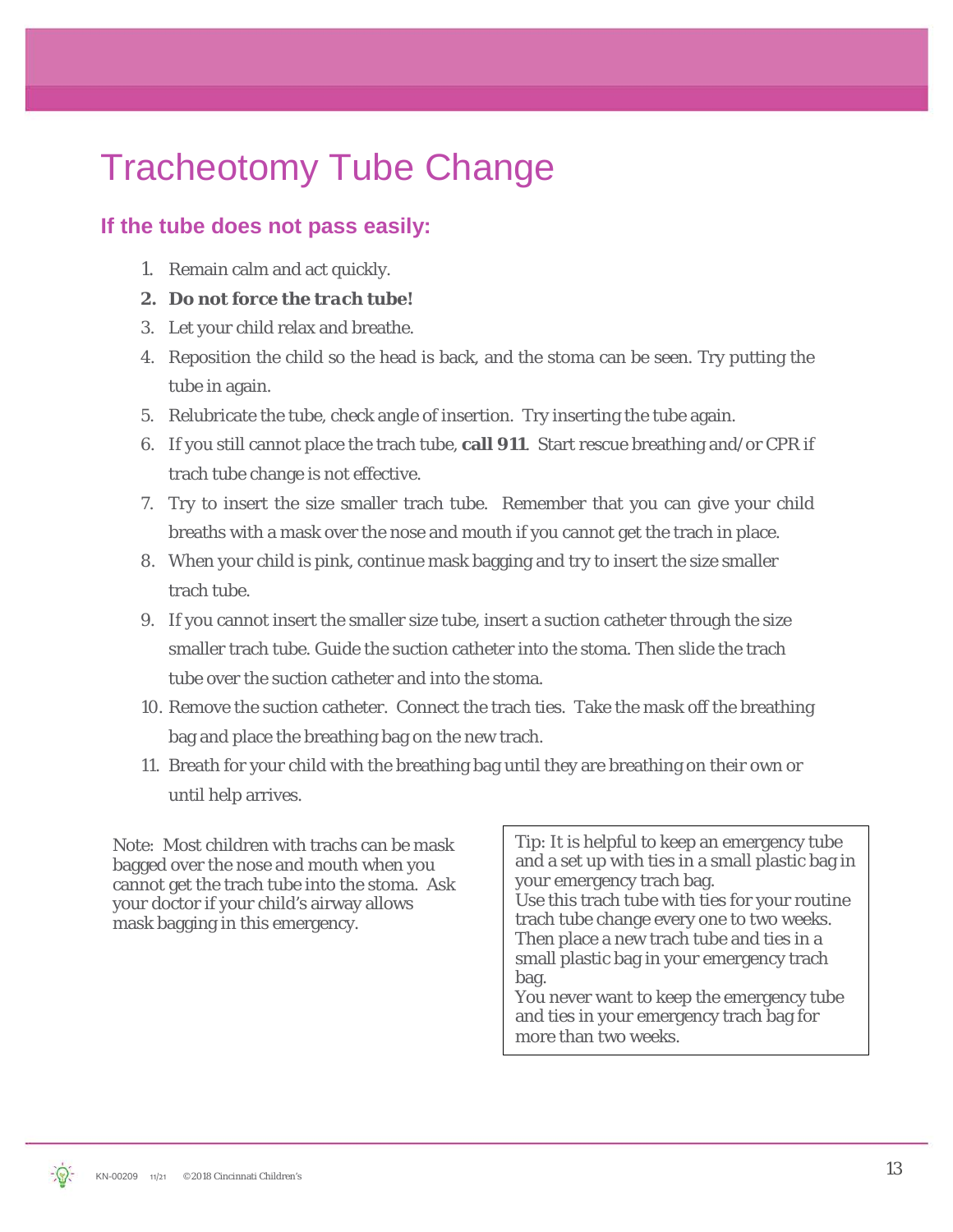# **Humidification**

### **Purpose**

Your nose warms, moistens and filters air that you breathe. With a trach, air your child breathes goes directly into the lungs through the trach tube. Humidity is needed to:

- Prevent your child's trach tube from clogging off with mucus
- Keep the mucus loose by preventing dry air from getting in your child's lung. Dry air may cause more coughing and blood-tinged mucus.

You can supply humidity with:

- A mist collar
- An "artificial nose"





### **Mist Collar**

A mist collar should be worn when:

- Your child is asleep
- Oxygen is being used through the trach tube
- Your child has thick or blood-tinged mucus

Always be sure your mist is working and there is enough water supply to make the mist

### **Artificial Nose**

An "artificial nose":

- Holds your child's own warmth and moisture in the airway
- Filters small objects away from the airway
- May also be called an HME (Humidification-Moisture Exchange)

An artificial nose can be worn:

- During the day when off the mist setup
- Outside on cold or windy days

The "noses" are changed daily or as needed when damp or soiled.

### **Room Humidifiers**

Room humidifiers add extra moisture to the room. They are sometimes used:

- By older children who do not like mist collars
- Seasonally when the air is drier

Clean humidifiers carefully to prevent mold and spore growth.



Tip: If your child is refusing to wear a mist collar or "artificial nose", try:

- Loose fitting cloth bib without plastic backing
- A play or quiet area close to the mist machine
- A room humidifier if approved by provider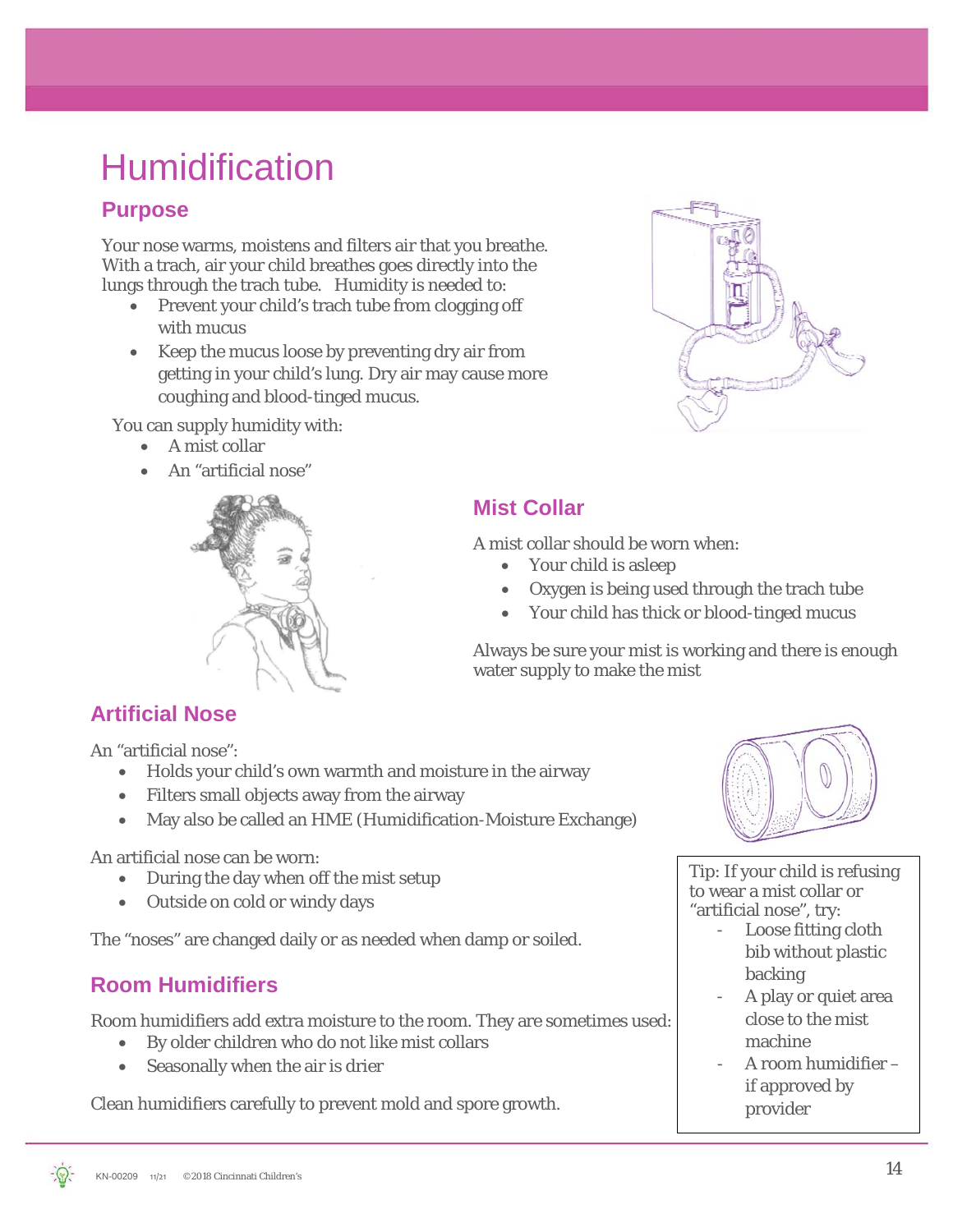# Emergency Bag Equipment

Thorough tracheotomy care for your child can prevent most breathing problems. Yet accidents can happen and breathing problems can occur. You must be prepared.

# **YOUR CHILD SHOULD HAVE HIS EMERGENCY EQUIPMENT WITH HIM AT**

#### **ALL TIMES!**

The emergency equipment should include:

- 1. Same size and length tracheotomy tube with ties already in place with obturator
- 2. One size smaller tracheotomy tube with the ties already in place with obturator
- 3. Suction machine (unit should be fully charged) with tubing
- 4. Suction catheters
- 5. Self-inflating bag with face mask and adaptors, if indicated
- 6. Normal saline
- 7. Extra tracheotomy ties
- 8. Scissors
- 9. Hemostats
- 10. Water based lubricant
- 11. DeLee suction
- 12. Phone list
- 13. Syringe, if the trach tube has a cuff with sterile water

Tip: The emergency trach bag should be sturdy. It should close completely and allow the contents to be easily found.

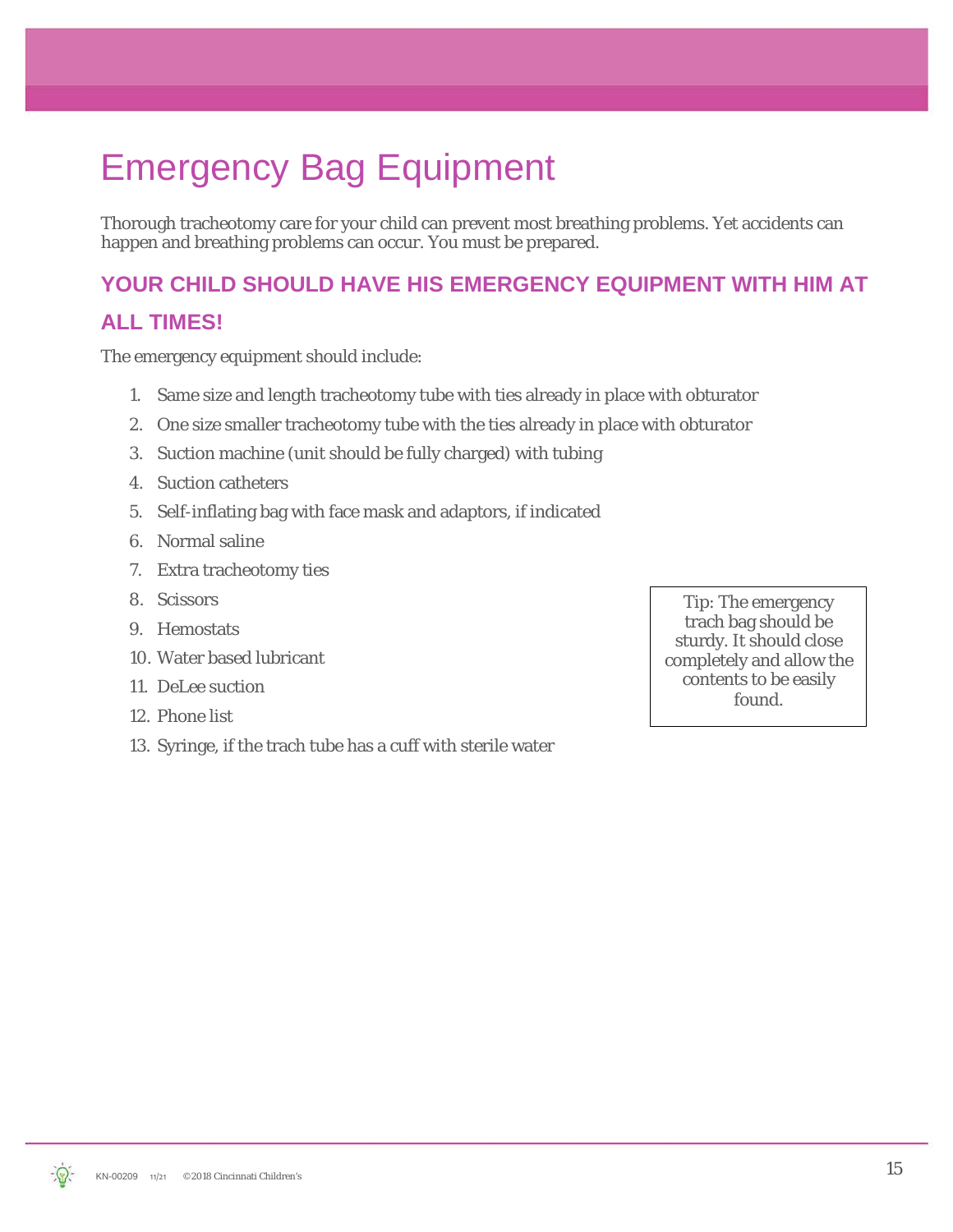# Signs of Respiratory Distress

Before you leave the hospital, you will be able to take care of your child with a tracheotomy tube and prevent most breathing problems. One of the most important things you will learn are the signs that your child is having breathing trouble.

#### **Early signs of breathing trouble may include:**

- Noisy breathing
- Fast breathing
- Sweaty, clammy skin
- **Restlessness**
- Change in breathing pattern

#### **Later signs of breathing trouble may include:**

- Hard breathing seen as sinking in of the chest, neck, or ribs or head bobbing
- Flared nostrils
- Blue or pale gray color around the lips, nails, and skin
- Your child does not wake to your touch or when calling their name

If your child is having trouble breathing and your child does not get help, they could stop breathing. You either need to call 911 or your doctor, depending on how bad their breathing is. You also need to take steps to check and clear their airway until help arrives, using the care that you have been taught.

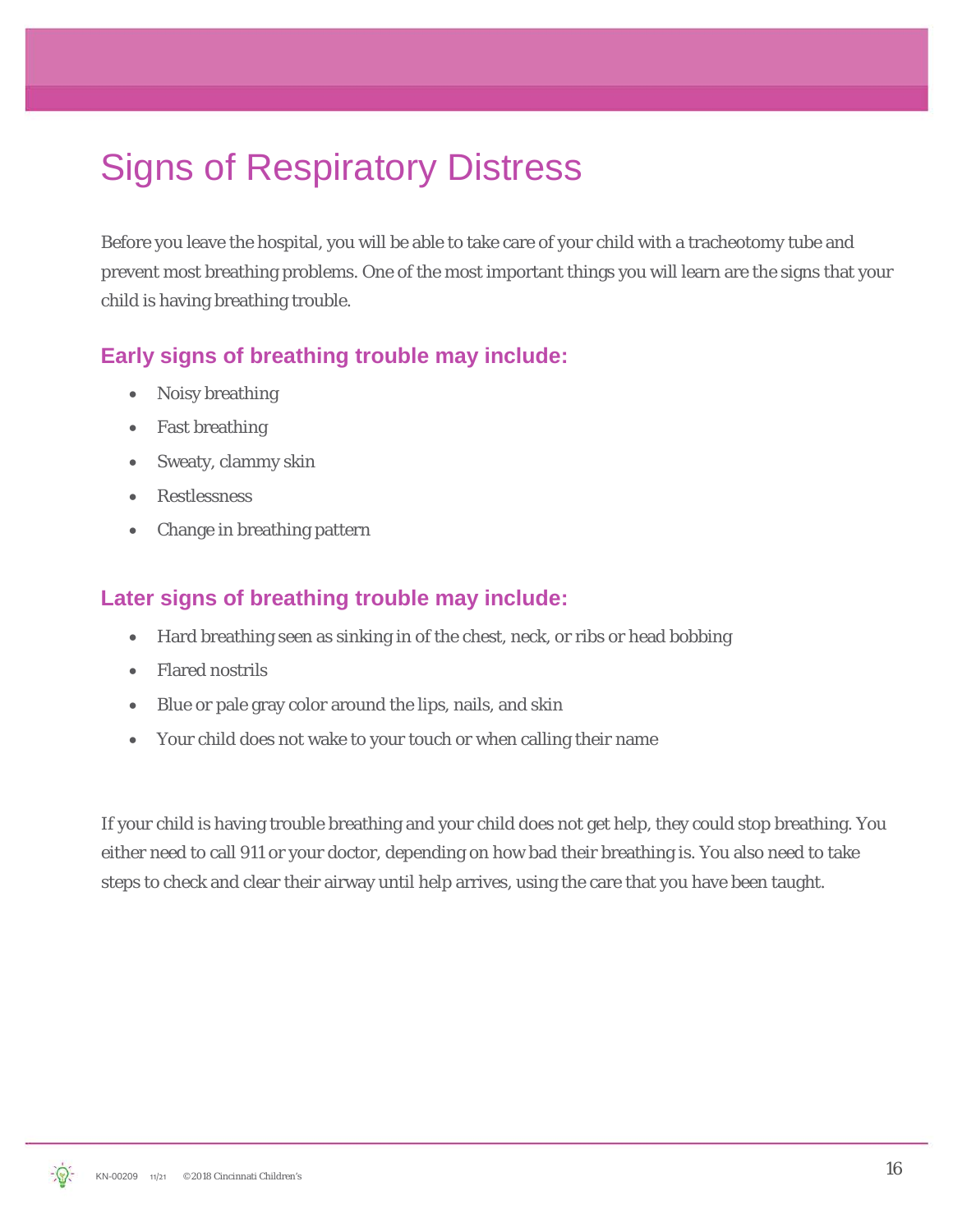# Mucus Plugging

### **What is a mucus plug?**

Mucus can collect in the tracheotomy tube or airway and cause a "plug." This makes it difficult for your child to breathe easily.

#### **Ways to prevent a mucus plug:**

- Make sure your child drinks or gets plenty of fluids through his feeding tube.
- Use a mist collar with the tracheotomy tube while your child is sleeping or if mucus is thick or blood tinged.
- Use an artificial nose when mist is not in use.
- Encourage your child to cough out secretions.
- Suction twice a day unless your child can clear their own secretions by coughing or as needed.
- Use saline drops to help loosen mucus with or without suctioning.
- Perform routine tracheotomy tube changes.

#### **Signs that a trach may be plugged:**

- Fast, noisy, hard breathing
- Dry whistling sound from the tracheotomy tube
- Restlessness
- Clammy skin, sweating
- Complaints from your child that they cannot breathe
- Trouble passing a suction catheter through the tracheotomy tube
- Blue color around lips, nails, and skin
- No breathing and your child does not wake to your touch or when calling their name

#### **How to remove a mucus plug:**

- 1. Try to suction the tracheotomy tube.
- 2. Place saline drops into the tracheotomy tube and try to suction again.
- 3. Repeat saline drops into the tracheotomy tube and push the drops down to the plug with puffs of air from your breathing bag attached to the tracheotomy tube. Try to suction again.
- 4. Change the tracheotomy tube if you cannot pass a suction catheter, or if symptoms do not resolve with saline, suction, and bagging.
- 5. If trach tube change does not help make the symptoms better, call 911, start rescue breathing and/or CPR.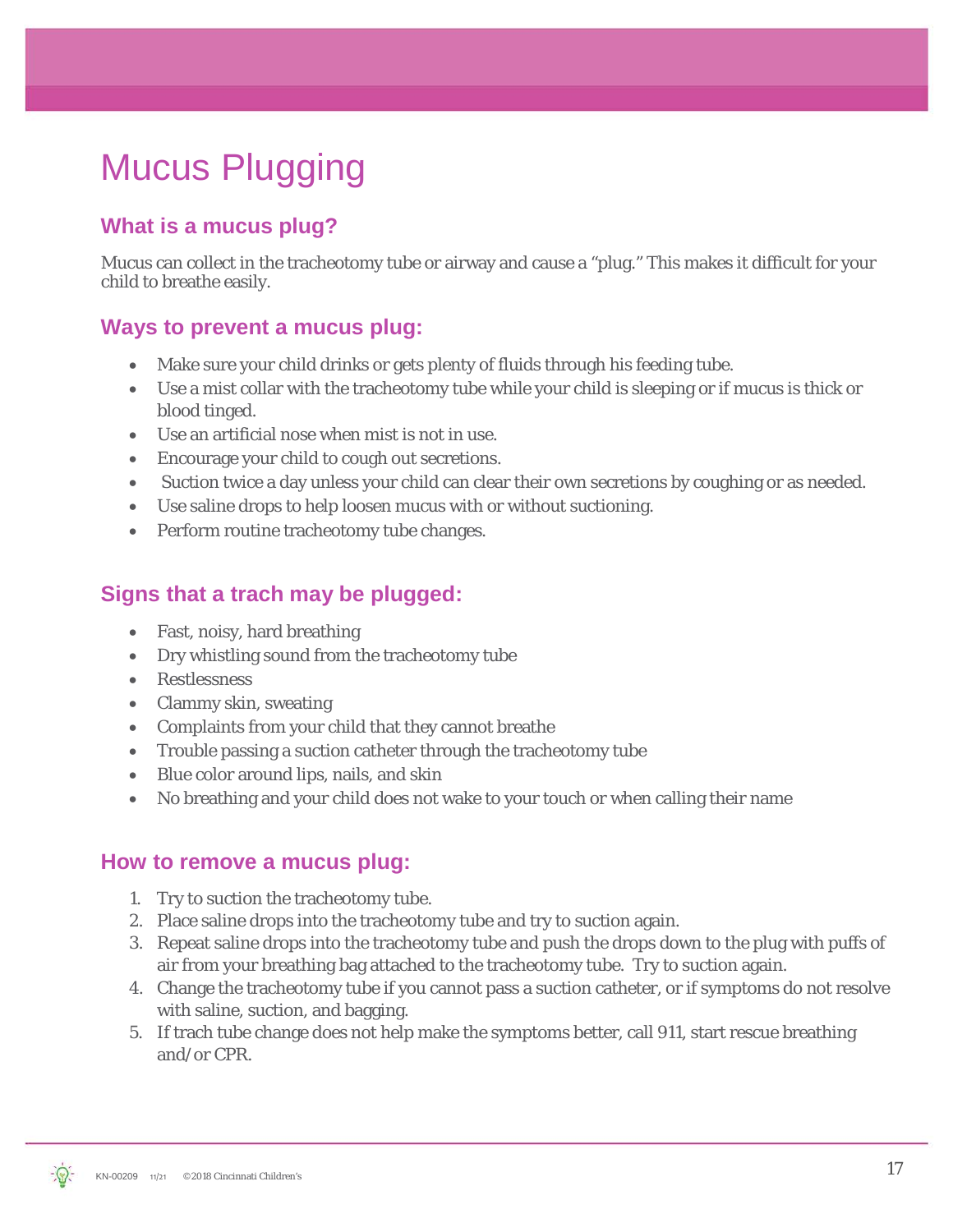# Accidental Decannulation

### **What is an accidental decannulation?**

When the tracheotomy ties are too loose, the tube can be coughed out, tugged out, or can fall out of the airway, and your child cannot breathe easily.

#### **How to prevent and accidental decannulation**

- Check to make sure the tracheotomy ties are secure, dry, and intact throughout the day and whenever you suction.
- If the ties are loose, tighten them. If they are tearing, replace them.
- Do not allow your child or any other person to pull at the tracheotomy tube ties.
- Keep the right humidity level and suction as needed to control the amount of secretions. Too many secretions can cause coughing.

#### **Signs that a trach may have come out:**

- Fast, noisy hard breathing
- Restlessness
- Clammy skin, sweating
- Complaints from your child that they cannot breathe
- Blue color around lips, nails, and skin
- Some children can make sounds louder than they could before it came out
- No breathing and your child does not wake to your touch or when calling their name

#### **How to replace a trach tube:**

- 1. Remain calm but act quickly.
- 2. If someone is with you, call out to them that the tracheotomy tube is out.
- 3. Insert trach tube, as instructed in section, "Tracheostomy Tube Change".
	- It is ok to slide the old tube that has just come out back in if it is the only tube in the area, and your child is having trouble breathing. After your child is safe and calm, you should replace with a clean tube.
- 4. If you are unable to replace the tube, or your child is struggling to breathe call 911, start rescue breathing and/or CPR. Always get help and call your doctor if your child is having trouble breathing or if you are unable to place the same size tracheotomy tube.
	- Discuss with your doctor, nurse practitioner, nurses, or respiratory therapists specific things you can do for your child if you cannot replace the tracheotomy tube.

TIP: If your child is likely to pull the tracheotomy ties or tube, self-fastening ties is not a good option. Speak with your nurse or nurse practitioner about other tracheotomy tie options. If you are washing and reusing selffastening ties, check the tie for a secure hold.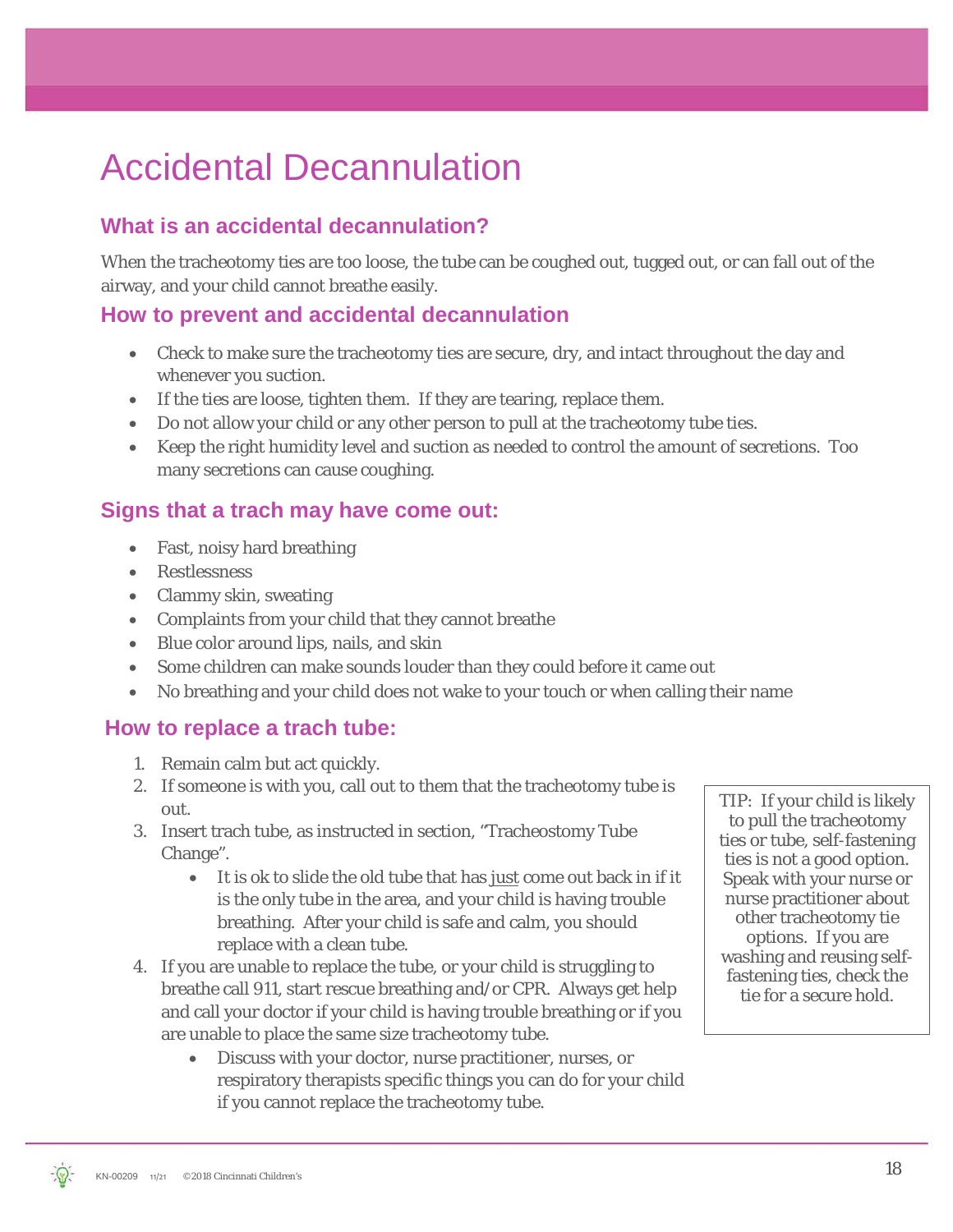# Bleeding from the Tracheotomy Tube

### **What causes bleeding from the trach?**

Bright red blood coming from the tracheotomy tube is serious and may be a sign of serious irritation or ulceration of the airway. Your child needs to be seen by a doctor right away.

Bloody streaks in the mucus are also concerning. They may be from:

- a dry airway
- frequent, deep, vigorous suctioning
- infection
- coughing too much, especially with loose ties
- irritation from the fit of the trach tube
- trauma of the tube
- foreign body in the airway

#### **How to prevent bleeding**

- Keep regular check-ups with the doctor to make sure the trach tube is the right fit.
- Use the suctioning technique outlined in the section, "Suctioning".
	- o Only suction the length of the trach tube, you do not want to create scrapes on your child's trachea wall.
- Use humidification. See section on "Humidification".
- Get early treatment for your child if they show signs of infection or increased coughing.

#### **How to handle bright red bleeding**

- Call 911.
- Stay calm.
- Gently suction the length of the trach tube.
- Use saline to help soothe the airway and prevent plugging.
- If the bleeding has stopped, use humidity until help arrives.

#### **How to handle blood- streaked mucus**

- Gently suction the length of the trach tube.
- Increase use of saline, if indicated.
- Wet the end of the tracheotomy tube with saline or water-based lubricant when changing the tracheotomy tube.
- Increase use of humidity.
- Call your doctor for a check-up.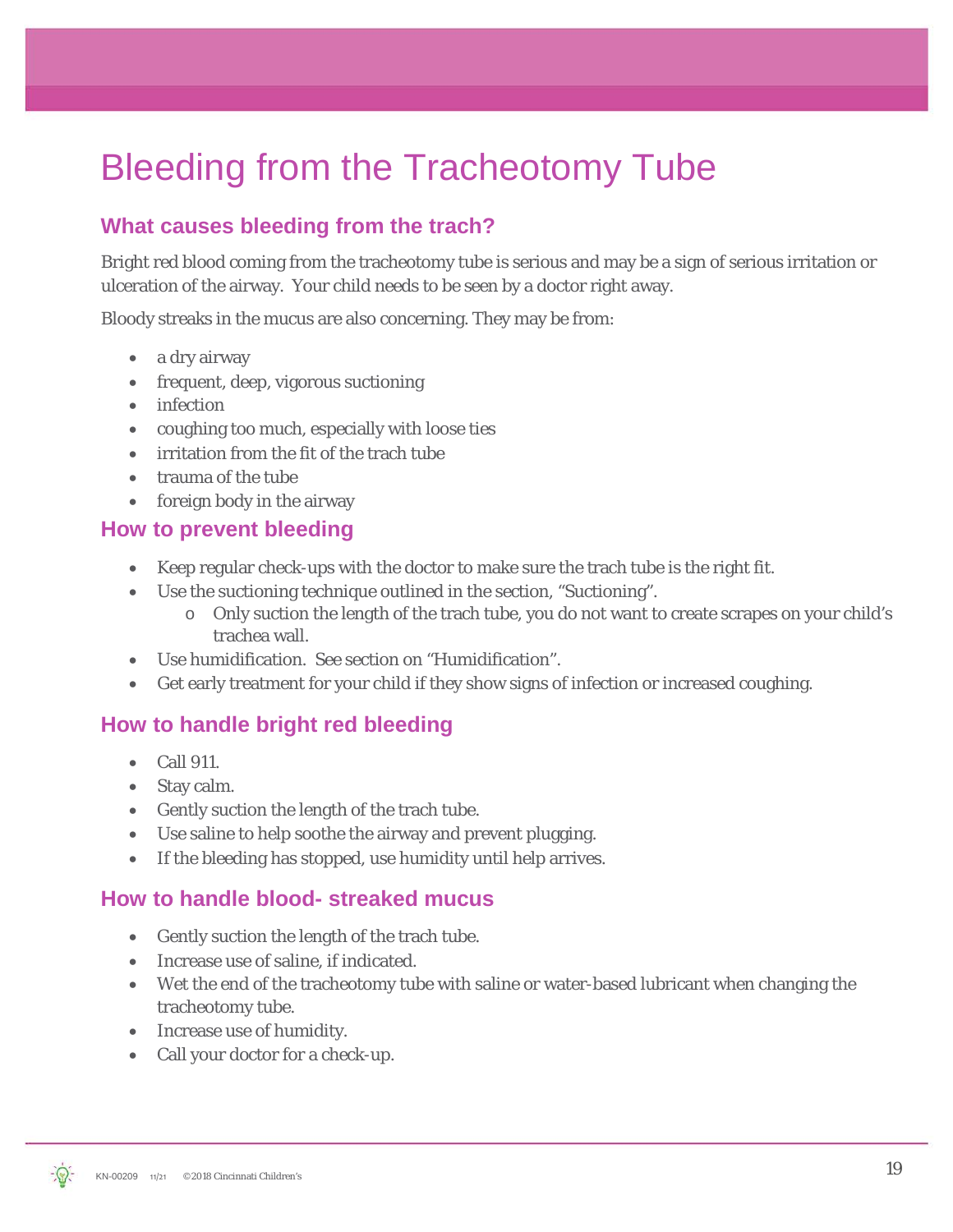# Aspiration

# **What is aspiration?**

Solids, liquids, or saliva moving into the airway instead of into the esophagus.

### **Why children aspirate**

Some children with tracheotomies eat normally. Others have medical issues that may make it hard to chew and swallow, either before or after a tracheotomy tube is placed, or both. Another small group of children, especially older children, may tend to aspirate. Special therapists and treatments can help children who have trouble with chewing and swallowing.

### **Signs that your child may be aspirating**

- Choking or coughing with swallowing.
- Watery trach secretions, especially after swallowing.
- Drooling or holding saliva and fluids in the mouth.
- The color of the food or liquid that your child is swallowing is coughed from the tracheotomy tube.
- Frequent lung infections.

#### **How to prevent aspiration**

- Thicken liquids with artificial thickeners.
- Eat foods like pudding, baby foods, cereals, jello, and yogurt (thicker liquids are usually easier to swallow than thin liquids).
- Chew and swallow slowly.
- Sit upright while eating or drinking.
- Follow your doctor's orders on eating and feeding.
- Give medications as ordered since many medications help with secretions or improve stomach emptying.

### **How to handle aspiration**

- Watch your child eat and drink.
- Suction the tracheotomy tube using saline until the tube is clear of the fluid or food your child was eating.
- Change the tracheotomy tube if it is plugged with fluid or food.
- Call your doctor if your child is showing signs of aspiration – your doctor can arrange tests to check for aspiration.
- Work with swallowing therapists, if indicated.

**TIP**: Remember, your child can aspirate when vomiting, too.

If your child does vomit, try to keep it out of the tracheotomy tube by turning the child's head to the side and suctioning the trach.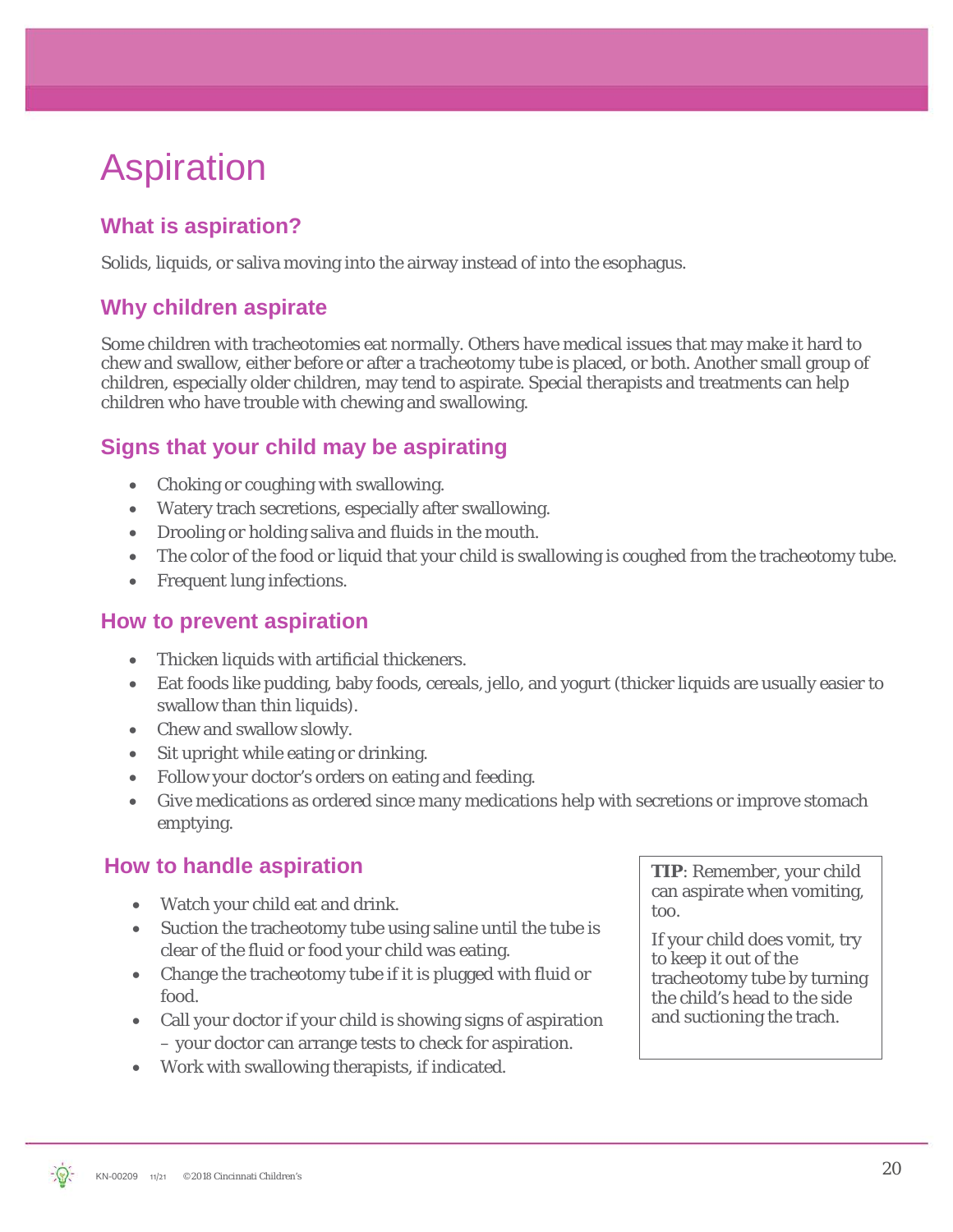# Bronchospasm

### **What is bronchospasm?**

Bronchospasm is a rare event. Usually, it is a reversible tightening of the muscles in the airway, causing narrowing and blockage of the airway. If untreated, it can threaten the life of your child.

#### **Causes of bronchospasm**

- An allergic reaction
- Cold or infection
- Exposure to smoke or fumes
- Dust

#### **Signs of bronchospasm**

- Coughing
- Wheezing
- Sweaty, clammy skin
- Restlessness
- Feeling of tightness in the chest
- Unable to catch their breath

#### **How to prevent bronchospasm**

- Cold air
- Small objects that can enter the airway and cause irritation or swelling of the airway
- Fast, hard breathing where you see sinking of chest, neck, or ribs and/or head bobbing
- Flared nostrils
- Blue or pale gray color around the lips, nails, and skin
- Your child does not wake to your touch or when calling their name
- Avoid those items listed that can cause bronchospasm.
- Talk with your doctor about your child's risk for bronchospasm, and if your child needs medications and treatments to prevent bronchospasm at home.
- If your child is showing signs of early bronchospasm, call for help. Your doctor or life squad can get needed medications to help stop bronchospasm or get your child to a hospital.

#### **How to manage a bronchospasm**

- 1. Call 911.
- 2. Remain calm.
- 3. Help your child stay calm.
- 4. If you have an oxygen supply at home, give your child oxygen as directed.
- 5. Give medications as prescribed by your doctor.
- 6. Gently suction the tracheotomy tube. If the tube is open, and suctioning seems to aggravate your child's breathing, stop.
- 7. If the tracheotomy tube is plugged, and suctioning does not clear the plug, gently change the tracheotomy tube.
- 8. Begin rescue breathing or CPR if needed.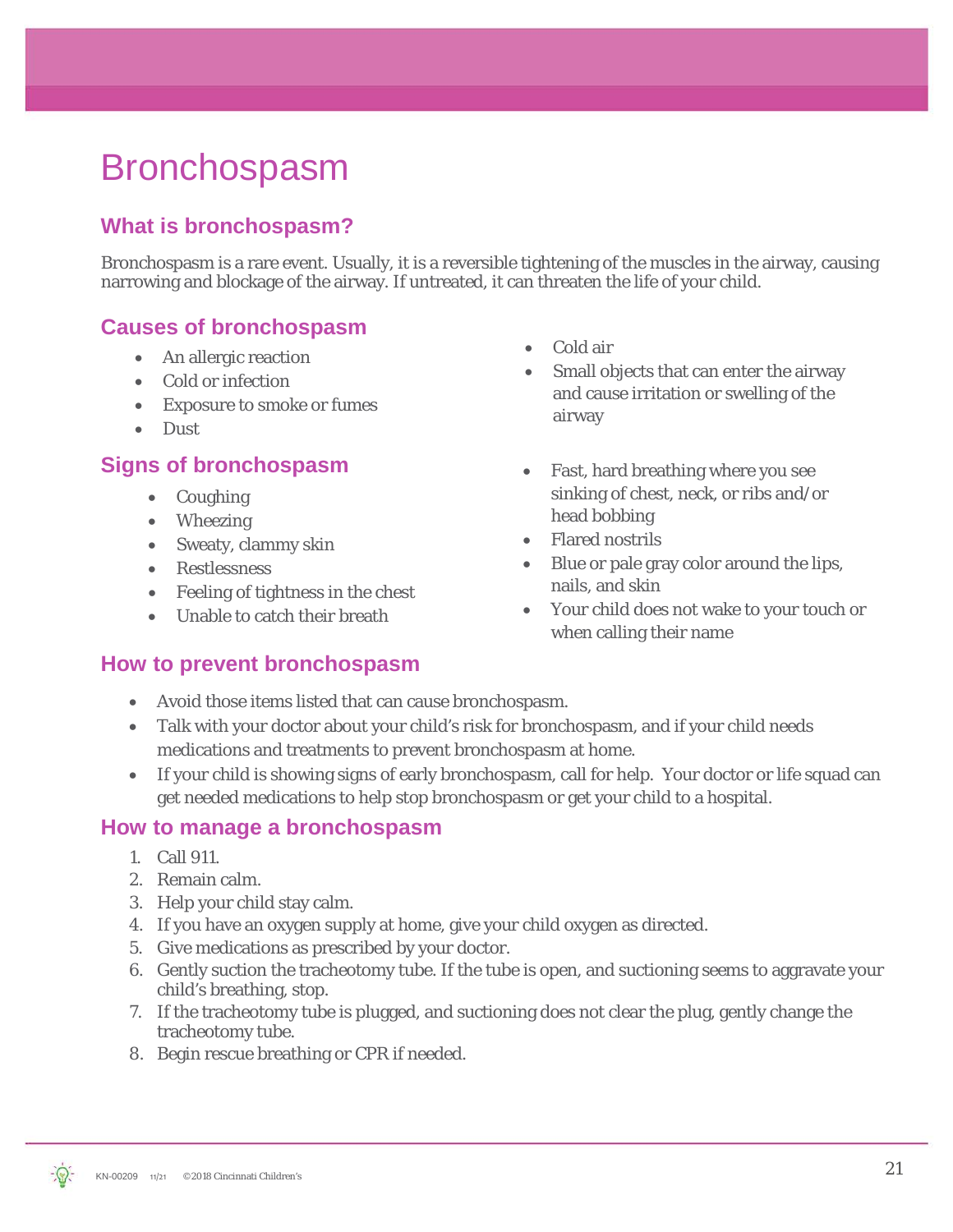# Transitional Care

# **Purpose**

To make sure you and the second caregiver can safely and comfortably care for your child's tracheotomy without help.

### **Definition**

Both caregivers will care for the child for a 24-hour period before the child goes home. This period is called transitional care.

#### **When it is done**

Upon completion of the education checklist, each of the 2 main caregivers will need to complete a 24-hour stay on their own. During this stay, each caregiver will be expected to do all aspects of the child's care without the help of nursing staff or other family members.

At the beginning of the 24-hour stay, your bedside nurse will review the 24-hour tool observation with you. This tool will be used to assess your progress during the 24-hour stay.

- This may be done in two 12-hour blocks but must include one 12-hour overnight.
- If more than 2 caregiving requirements are not met (or 1 life-threatening requirement missed) in a 12-hour stay, the stay will be stopped. It will need to be completed at a different time.

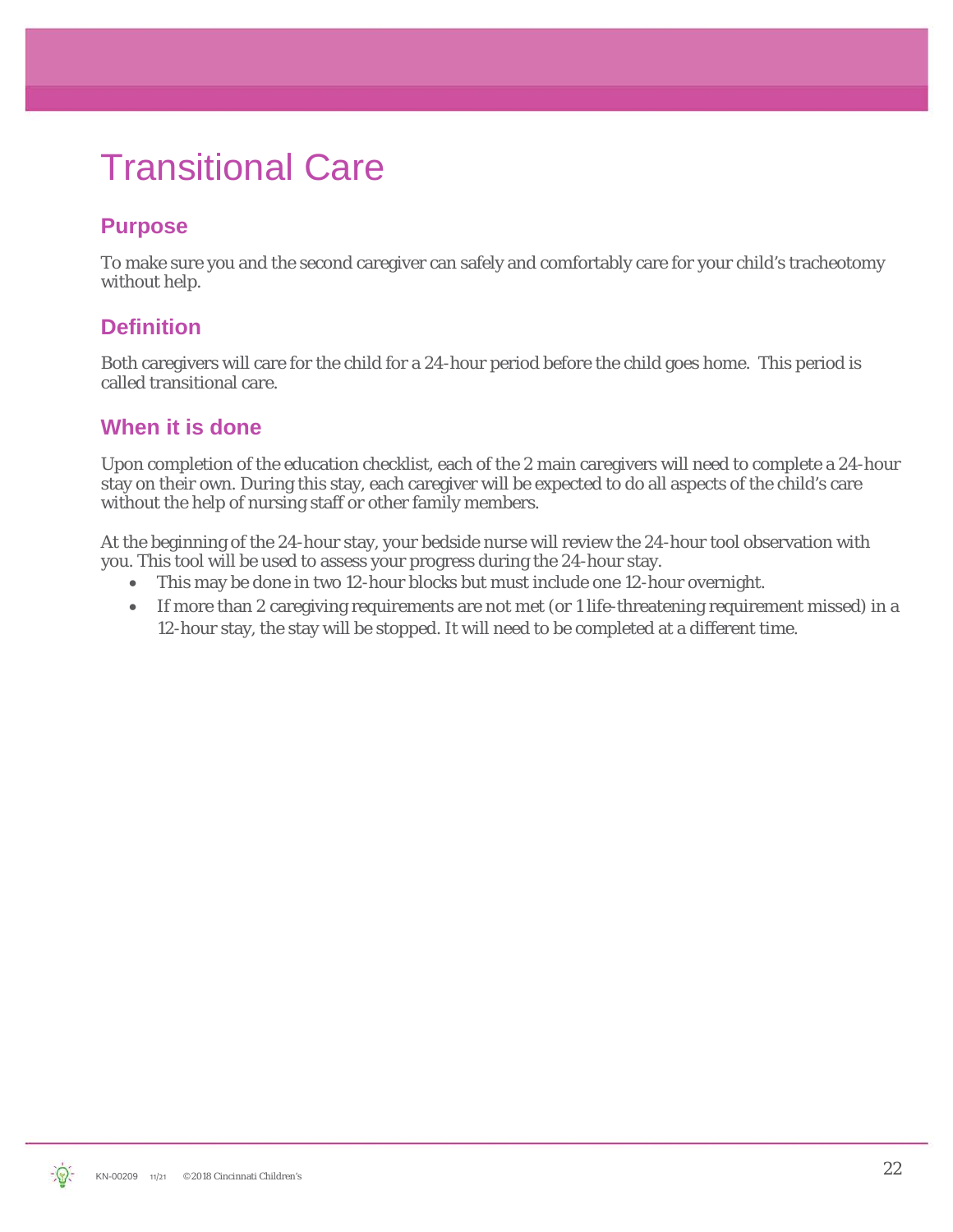# Home Care Tips

Here are some tips for you to consider in your child's care. Feel free to write your own tips and share them with your nursing staff and health care team.

- 1. If you must suction your child during a meal, do so gently to decrease the chance of vomiting.
- 2. Your child should not go under water!
	- Watch your child closely at bath time to prevent water from entering the tracheotomy tube.
	- Wear an artificial nose on the tracheotomy tube to prevent splashed water from entering the tube.
- 3. When washing your child's hair, carefully pour water over the hair with a cup as your child is laying back with their head and neck supported.
- 4. Do not use powders of aerosol sprays around your child.
- 5. Avoid contact sports.
- 6. Avoid hairy or fuzzy clothing around the tracheotomy tube. Do not use clothing that blocks the tracheotomy tube (for example, turtleneck shirts).



- 7. When choosing a pet, consider one that can live outside or that will not shed.
- 8. DO NOT SMOKE AROUND YOUR CHILD. Smoke is very irritating to your child's airway, lungs, and ears.

Add your tips here:

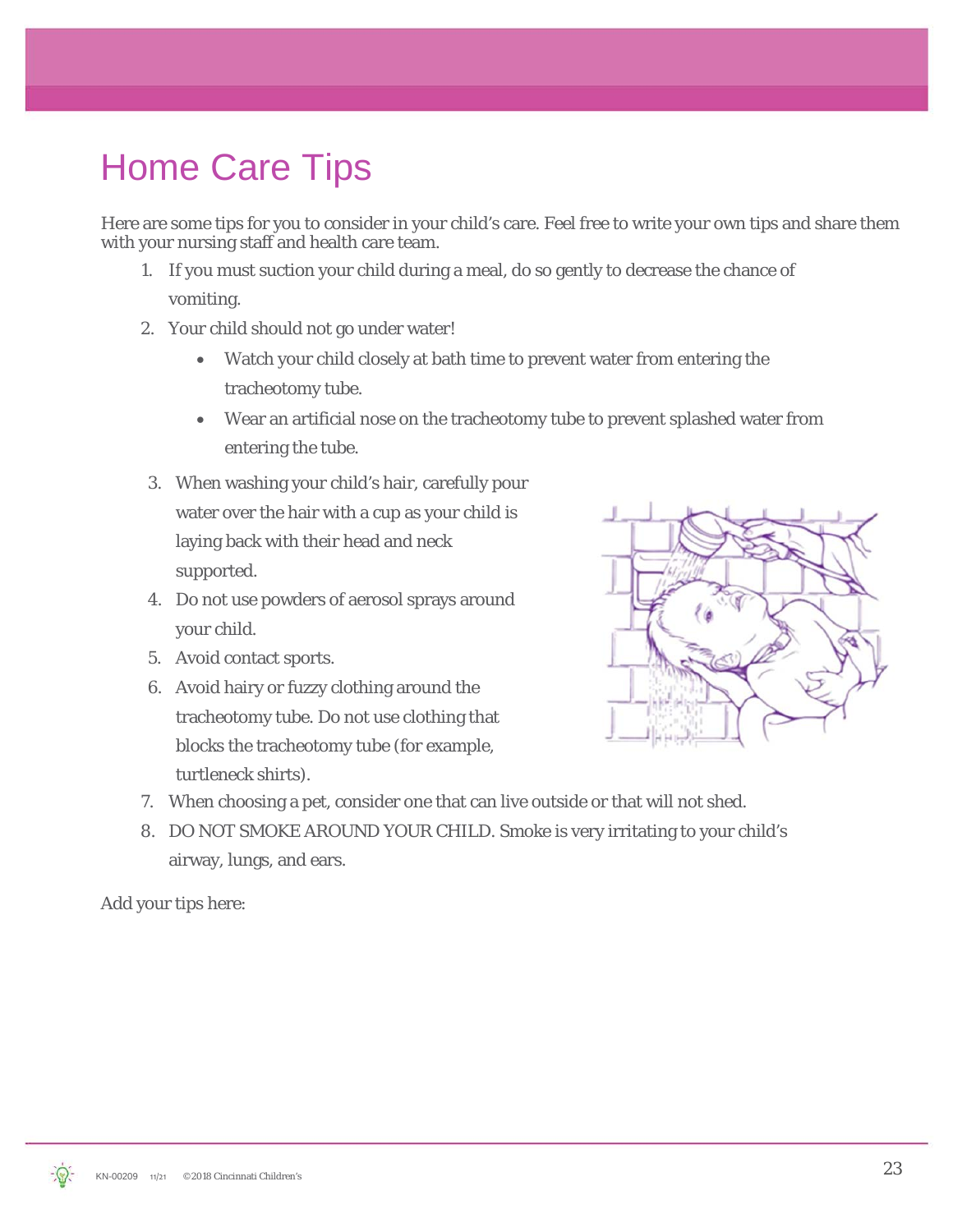# Speech and Language Development

# **Typical Development**

Newborn – 12 months: The child is listening to you and understanding the words you say. They are practicing speaking by cooing and babbling.

12 months: The child may say a word or a few words.

12 – 18 months: The child is increasing the number of words they can say. They may have two-word phrases like "more juice".

18 months – 2 years: The child is more verbal and speaks with three-to-five-word sentences.

3 years – 4 years: The child is perfecting their language. They should be understood by a stranger and able to tell a story that happened to them in the recent past.

### **Effects of a Tracheotomy on Communication**

Having a tracheotomy may have an impact on your child's ability to talk. Some of those reasons might be:

- 1. If the laryngotracheal space is very small or scarred, your child will not be able to pass enough air up through the vocal cords to make sounds.
- 2. If the vocal cords are scarred, the sound from the cords may be hoarse or raspy. If one or both vocal cords cannot move, your child's sounds will vary based on the position of the vocal cords.
- 3. Often, children with tracheotomies have other problems. If your child was born early, they may have problems with language. If your child has a history of head trauma or injury to the spine, there may be a neurologically based reason for your child's trouble with communication.
- 4. The size of the tracheotomy tube needed to keep your child's airway safe may decrease the amount of air that can pass up through the vocal cords to make speech.

It is important to remember that the removal of your child's tracheotomy tube may not be the answer for your child's problem with talking.

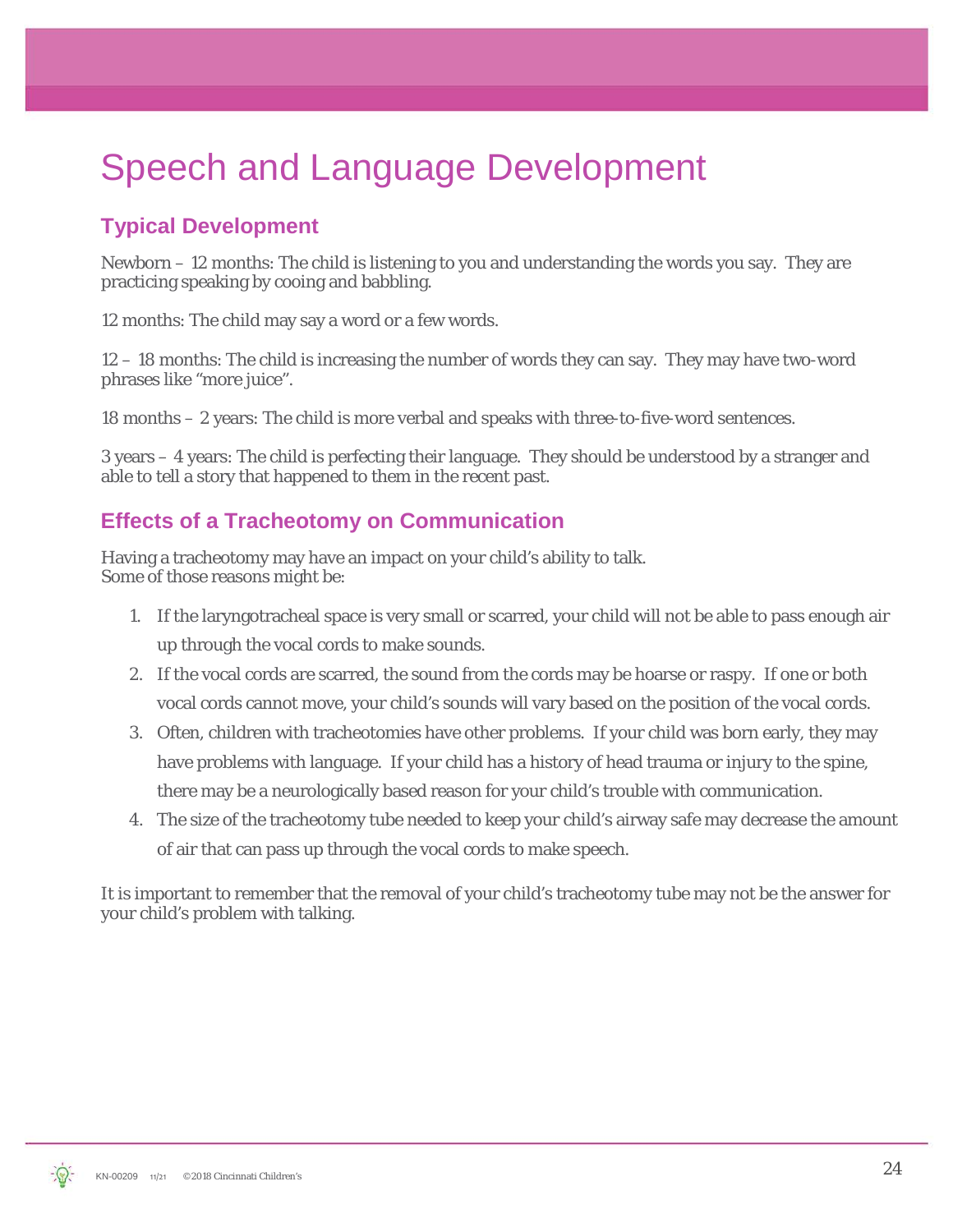# Speech and Language Development

A qualified speech therapist may test your child in these areas:

#### **Elements of communication**

- Receptive language: This is the understanding of the spoken, written, or signed word.
- Expressive language: This is the telling of thoughts through speech, writing, or signing. It is the thinking process of putting words together and knowing words.
- Speech or articulation: This is the sound used to make language.
- Voice: This is the quality of the sound made by the vocal cords
- Fluency: This is the rhythm of speech, how it flows.

#### **What if my child can't talk?**

Having mild to severe problems with talking does not mean being unable to communicate. Giving your child a solid language base is very important. There are many options that can help your child to communicate:

- 1. Sign language: Sign language is not only for children who cannot hear. If your child does not have the voice to communicate their needs well, then they can sign their needs and thoughts.
- 2. Artificial Larynx: This device is usually for older children who have some experience with verbal communication. The device helps the sound made by the child get up into the mouth as the child mouths out the words.
- 3. Augmentative Communication Device: This device is more like a computer. The child selects the word on the board, and the computerized voice says the word selected by the child.
- 4. Picture Communication Device: This can be made for the child with different pictures or personal objects. By pointing to the object, the child relays their needs or thoughts. The child can help in the making of their personal picture board.
- 5. Speaking Valve: This valve is placed on the tracheotomy tube. It lets the child inhale through the valve and upon exhaling, the valve closes allowing air to pass through the vocal cords. IT IS NOT FOR ALL CHILDREN WITH TRACHEOTOMIES. It does not work well for children who continue to have stenosis above the tracheotomy. It is only used with your ENT doctor's permission. Check with your ENT doctor to see if this valve is an option for your child.